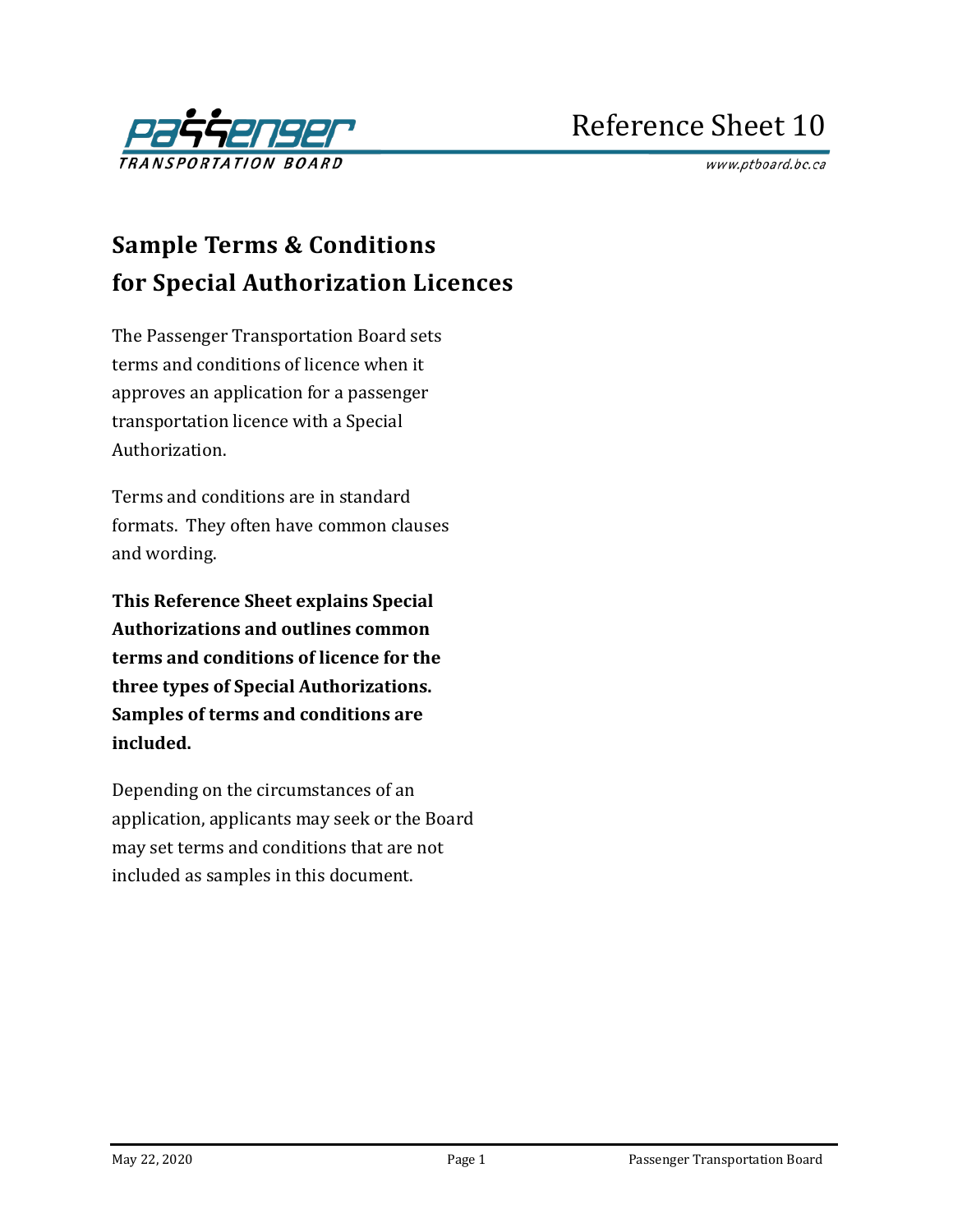# Contents

| 1.  |     |                                                                                |  |  |
|-----|-----|--------------------------------------------------------------------------------|--|--|
| 2.  |     |                                                                                |  |  |
|     | (a) | Types of terms and conditions in special authorization licences with a PDVA 4  |  |  |
|     | (b) |                                                                                |  |  |
|     | (c) |                                                                                |  |  |
|     | (d) |                                                                                |  |  |
| 3.  |     |                                                                                |  |  |
|     | (a) | Types of terms and conditions in special authorization licences with a TNSA14  |  |  |
|     | (b) |                                                                                |  |  |
| (c) |     |                                                                                |  |  |
| 4.  |     |                                                                                |  |  |
|     | (a) | Types of terms and conditions in special authorization licences with an ICBA20 |  |  |
|     | (a) |                                                                                |  |  |
|     | (b) |                                                                                |  |  |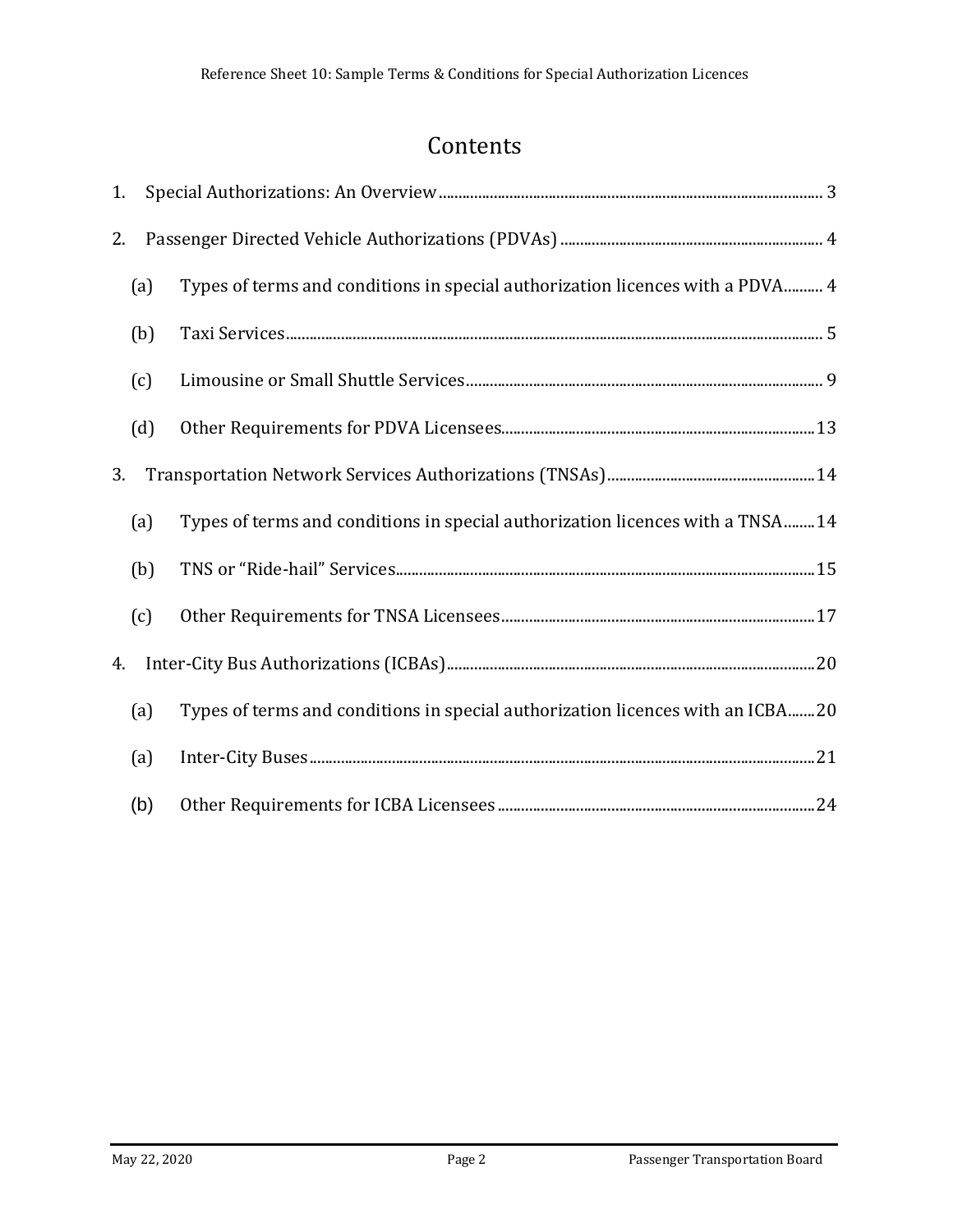## <span id="page-2-0"></span>**1. Special Authorizations: An Overview**

All licences approved by the Passenger Transportation Board will have a "Special Authorization". There are three types of special authorizations:

- passenger directed vehicle authorization (PDVA)
- transportation network services authorization (TNSA)
- inter-city bus authorization (ICBA)

A licence may have more than one type of Special Authorization. The three types are described below.

- 1. A *Passenger Directed Vehicle Authorization* authorizes one or more motor vehicles to be operated as passenger directed vehicles, but only if the vehicles are *not* hailed through transportation network services. Operators providing passenger transportation services with taxis, limousines or small shuttles will have a licence with this type of Special Authorization.
- 2. A *Transportation Network Services Authorization* authorizes the licensee to provide transportation network services (TNS) which connect drivers of passenger directed vehicles with passengers, but only if the vehicles are hailed through an app. Operators using an app to connect with passengers and only accept payment through the app will be operating under a Special Authorization licence with Transportation Network Service Authorization.
- *3.* An *Inter-City Bus Authorization* authorizes vehicles to be operated as inter-city buses. Commercial operators that provide bus services between cities over regular routes on set time schedules and charge individual fares will have a Special Authorization licence with an Inter-City Bus Authorization.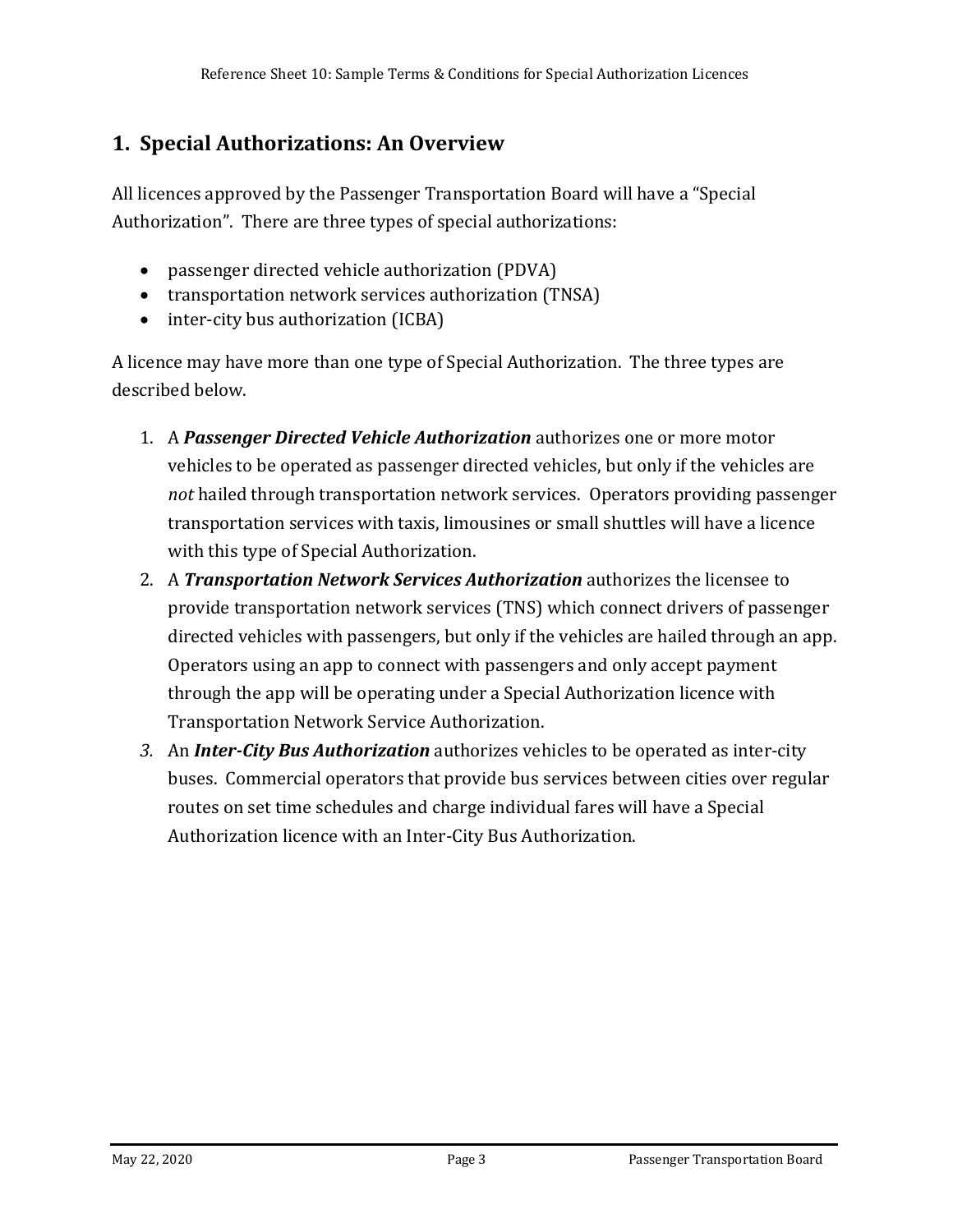## <span id="page-3-0"></span>**2. Passenger Directed Vehicle Authorizations (PDVAs)**

*Passenger directed vehicles* travel to or from locations determined by passengers or persons acting on behalf of the passengers. These vehicles have seats for up to 11 passengers and a driver, or more than 11 seats if the vehicle has perimeter seating.

#### <span id="page-3-1"></span>*(a)Types of terms and conditions in special authorization licences with a PDVA*

### A. *Legislative Requirements*

The Passenger Transportation Act requires the PT Board to include specific terms and conditions in all licences with a PDVA. These relate to the display of vehicle identifiers and the provision of data to the Registrar of Passenger Transportation or the Passenger Transportation Board.

#### B. **Passenger Transportation Vehicles**

Licences with a PDVA usually include terms and conditions relating maximum fleet sizes, vehicle seating capacity and specialty vehicles such as accessible vehicles, ecofriendly vehicles, sedan limousines, or perimeter seating buses.

#### C. *Originating Areas and Services*

Licences with a PDVA will specify originating and destination areas and whether return or reverse trips are permitted. They may also include minimum operating requirements and service limitations or restrictions such a priority dispatch for persons who require accessible taxis or that services may only be provided to certain types of passengers (e.g. railway crews or English Language Students).

#### D. *Other Requirements*

Licences with a PDVA will specify how trips may be hailed. Hails through Transportation Network Services are not allowed. Only taxis will be able to accept street hails. As well, only taxis will have authorization to equip vehicles with a taxi meter and use top lights. Some licenses may have a term and condition relating to a taxi bill of rights or a taxi identification code. All licences will require licensees to ensure that vehicles are operated in compliance with the Liquor Control and Licensing Act and the Cannabis Control and Licensing Act. All licences will have a term and condition relating to the transfer of licences.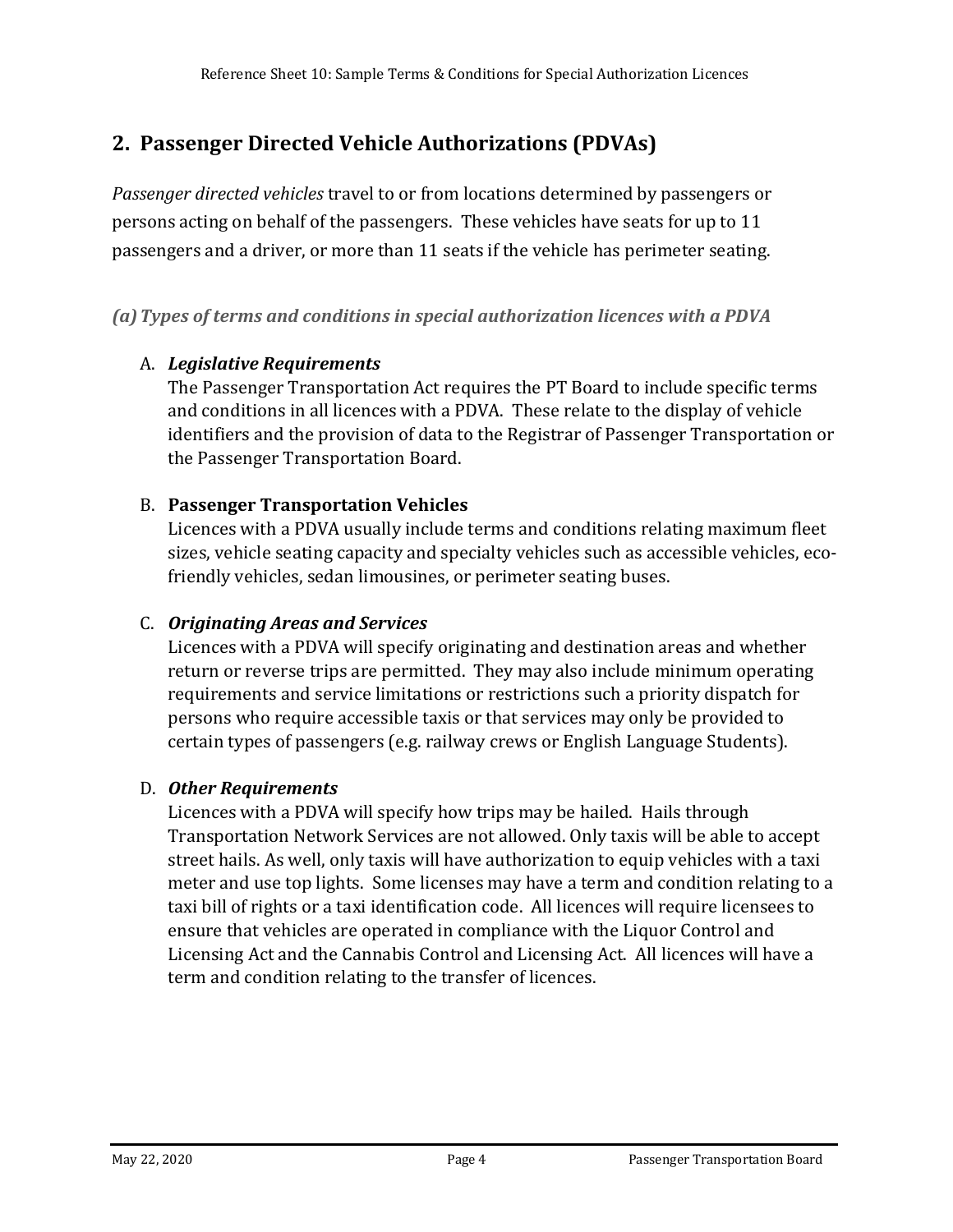**Note**: The Passenger Transportation Regulation, amended in September 2019, includes transition sections that make the mandatory legislative sections of the Passenger Transportation Act apply to pre-existing licences that had a Special Authorization to operate Passenger Directed Vehicles at the time the amended act and regulations came into force (September 2019). Transition regulations expire in September 2022. Prior to that date, the Passenger Transportation Board will engage in a process to amend preexisting licences to incorporate the legislative requirements and other standard terms and conditions of licence. Samples of terms and conditions that follow in this document apply to licences issued after September 16, 2019.

Figures 1 and 2 provide sample terms and conditions of licence with a passenger directed vehicle authorization.

#### <span id="page-4-0"></span>*(b)Taxi Services*

|                             | <b>Special Authorization</b><br><b>Passenger Directed Vehicles Authorization</b><br><b>Terms &amp; Conditions</b>                                                                                                                                                                                                                                                         |  |
|-----------------------------|---------------------------------------------------------------------------------------------------------------------------------------------------------------------------------------------------------------------------------------------------------------------------------------------------------------------------------------------------------------------------|--|
| <b>Definitions</b>          | "Board" means the Passenger Transportation Board<br>"Registrar" means the Registrar, Passenger Transportation                                                                                                                                                                                                                                                             |  |
| A. Legislative Requirements |                                                                                                                                                                                                                                                                                                                                                                           |  |
| Vehicle Identifiers         | Each motor vehicle operated under this authorization must display, at the<br>times and in the form and manner required by the Registrar, a vehicle<br>identifier that is:                                                                                                                                                                                                 |  |
|                             | (a) issued to the licensee by the Registrar; or                                                                                                                                                                                                                                                                                                                           |  |
|                             | (b) authorized by the Registrar to be issued by the licensee.                                                                                                                                                                                                                                                                                                             |  |
| Data Requirements           | The licensee must provide to the Registrar any information, including<br>personal information, and data that the Registrar or Board may require,<br>and as may be set in any applicable supplemental terms and conditions<br>and orders of the Registrar or Board, within time periods that the<br>Registrar or Board may require, which may include, without limitation, |  |

*Figure 1: Sample PDVA Terms & Conditions of Licence for a Taxi Service*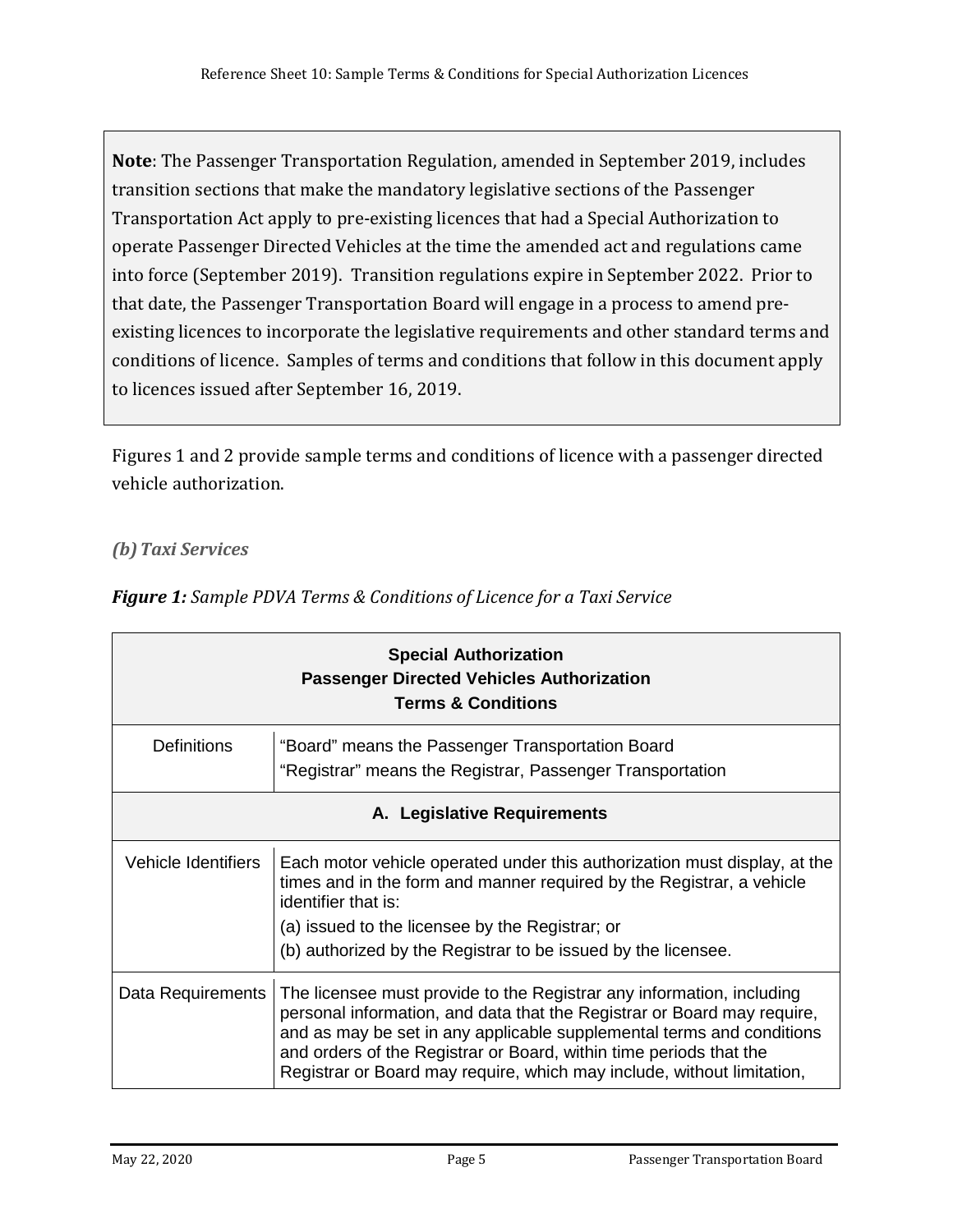|                                             | information and data set out in section $28(5)(a)$ to (c) of the Passenger<br>Transportation Act.                                                                                                                                                                                                                                                            |
|---------------------------------------------|--------------------------------------------------------------------------------------------------------------------------------------------------------------------------------------------------------------------------------------------------------------------------------------------------------------------------------------------------------------|
| <b>B. Passenger Transportation Vehicles</b> |                                                                                                                                                                                                                                                                                                                                                              |
| Maximum Fleet<br><b>Size</b>                | X vehicles of which a maximum of Y may be conventional taxis.<br>All other vehicles are accessible passenger directed vehicles.                                                                                                                                                                                                                              |
| <b>Vehicle Capacity</b><br>(Taxi)           | A driver and not less than 2 and not more than 7 passengers.                                                                                                                                                                                                                                                                                                 |
| Accessible<br><b>Vehicles</b>               | An accessible passenger directed vehicle must be operated in<br>accordance with the Motor Vehicle Act Regulations including Division 10<br>(Commercial Passenger Vehicles) and Division 44 (Mobility Aid<br>Accessible Taxi Standards), as amended from time to time, and in<br>accordance with any other applicable equipment regulations and<br>standards. |
| <b>Flip Seat</b><br>Authorization           | An accessible passenger directed vehicle may be equipped with flips<br>seats that are installed in accordance with Division 10.07(5) of the Motor<br><b>Vehicle Act Regulations</b>                                                                                                                                                                          |
| . <b>.</b> .<br>- 0 0 -                     |                                                                                                                                                                                                                                                                                                                                                              |

#### **C. Originating Areas & Services**

| Service 1                             | The following terms and conditions apply to Service 1:                                                                                                                                                                                                                                        |
|---------------------------------------|-----------------------------------------------------------------------------------------------------------------------------------------------------------------------------------------------------------------------------------------------------------------------------------------------|
| Originating Area                      | Transportation of passengers may only originate from points in the City<br>of Y and District of Z.                                                                                                                                                                                            |
| <b>Destination Area</b>               | Transportation of passengers may terminate at any point in British<br>Columbia and beyond the British Columbia border when engaged in an<br>extra-provincial undertaking.                                                                                                                     |
| <b>Return Trips</b>                   | The same passengers may only be returned from where their trip<br>terminates in the destination area to any point in the originating area if<br>the return trip is arranged by the time the originating trip terminates.                                                                      |
| <b>Reverse Trips</b>                  | Transportation of passengers may only originate in the <i>destination area</i> if<br>the transportation terminates in the <i>originating area</i> and the cost of the<br>trip is billed to an active account held by the licence holder that was<br>established before the trip was arranged. |
| <b>Service Priority</b><br>Limitation | Persons with mobility aids who require the accessible taxi for<br>transportation purposes are priority clients for the dispatch of accessible<br>taxis. The applicant must at all times use a dispatch and reservation                                                                        |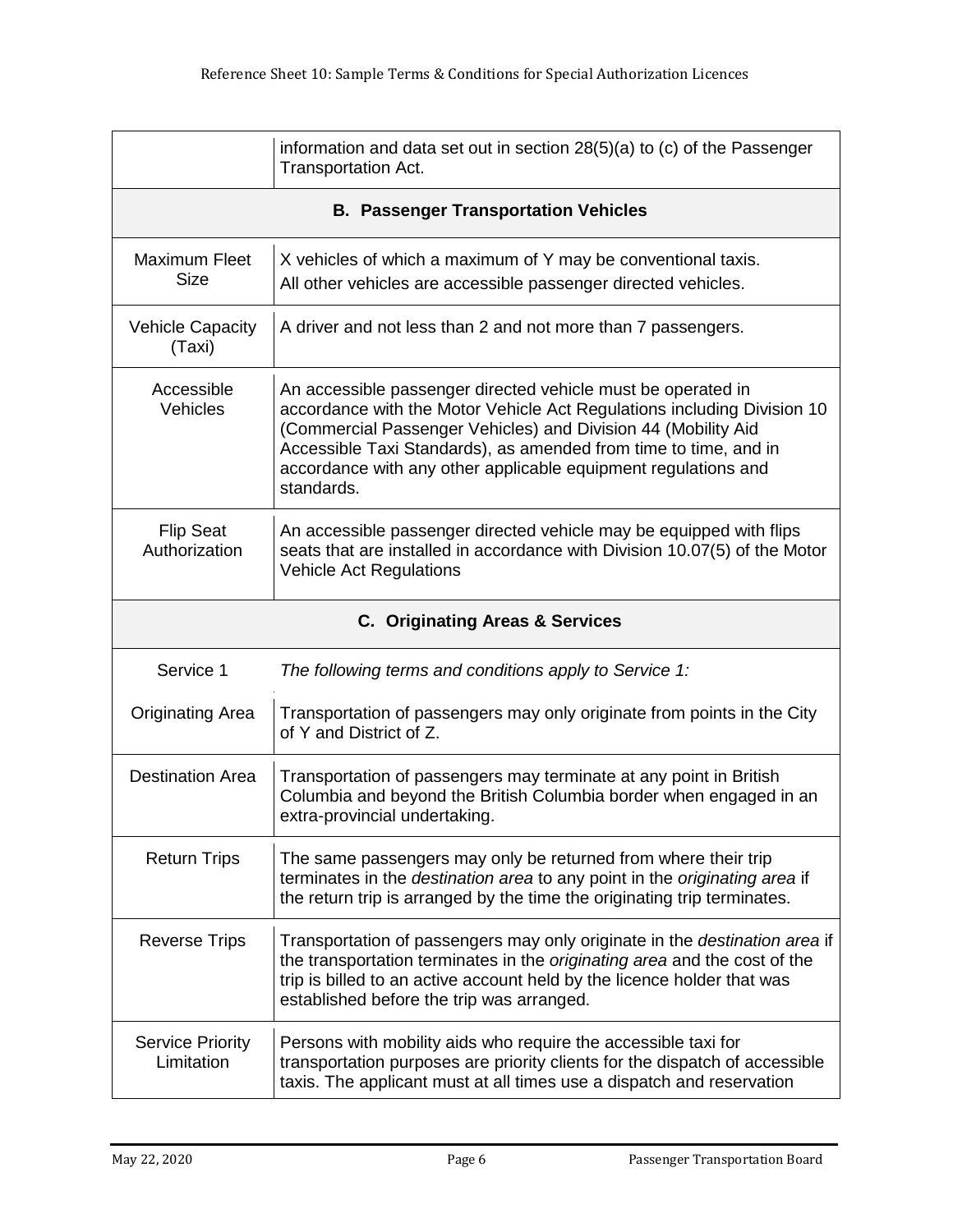|                                                                                                   | system that dispatches accessible taxis on a priority basis to clients who<br>have a need for accessible vehicles.                                                                                                                                                                                                                                                                                                                                                                       |  |  |
|---------------------------------------------------------------------------------------------------|------------------------------------------------------------------------------------------------------------------------------------------------------------------------------------------------------------------------------------------------------------------------------------------------------------------------------------------------------------------------------------------------------------------------------------------------------------------------------------------|--|--|
|                                                                                                   | <b>D. Other Requirements</b>                                                                                                                                                                                                                                                                                                                                                                                                                                                             |  |  |
| Hailing in<br><b>Originating Area</b>                                                             | 1. A trip may be arranged by taxis by:<br>(a) booking the motor vehicle in advance;<br>hailing the motor vehicle from the street;<br>hailing the motor vehicle through a dispatcher; or<br>hailing the motor vehicle through an app that does not process payment<br>for the fare.<br>2. Passengers must not be hailed through a Transportation Network<br>Service app that connects drivers with passengers who hail and<br>pay for the services through the use of an online platform. |  |  |
| <b>Top Lights</b>                                                                                 | Motor vehicles may be equipped with a top light.                                                                                                                                                                                                                                                                                                                                                                                                                                         |  |  |
| <b>Meters</b>                                                                                     | Motor vehicles must be equipped with a meter that calculates fares on a<br>time and distance basis.                                                                                                                                                                                                                                                                                                                                                                                      |  |  |
| Taxi Cameras &<br><b>Meters</b>                                                                   | Licensees must install taxi camera equipment and taxi meters, including<br>taxi soft meters, in compliance with applicable rules, standards and<br>orders of the Passenger Transportation Board.                                                                                                                                                                                                                                                                                         |  |  |
| Eco-friendly taxis                                                                                | Any conventional taxis or additional conventional taxis approved for this<br>licensee and for which a passenger transportation identifier is issued,<br>must be operated as 'eco-friendly taxis' as defined by Board Policy<br>Guidelines in effect at the time the vehicle is issued a passenger<br>transportation identifier.                                                                                                                                                          |  |  |
| <b>Liquor Control and</b><br><b>Licensing Act</b><br><b>Cannabis Control</b><br>and Licensing Act | The licensee must ensure passenger directed vehicles under their<br>licence are operated at all times in compliance with the Liquor Control<br>and Licensing Act and the Cannabis Control and Licensing Act.                                                                                                                                                                                                                                                                             |  |  |
| Transfer of a<br>Licence                                                                          | This special authorization licence may not be assigned or transferred<br>except with the approval of the Board pursuant to section 30 of the<br>Passenger Transportation Act.                                                                                                                                                                                                                                                                                                            |  |  |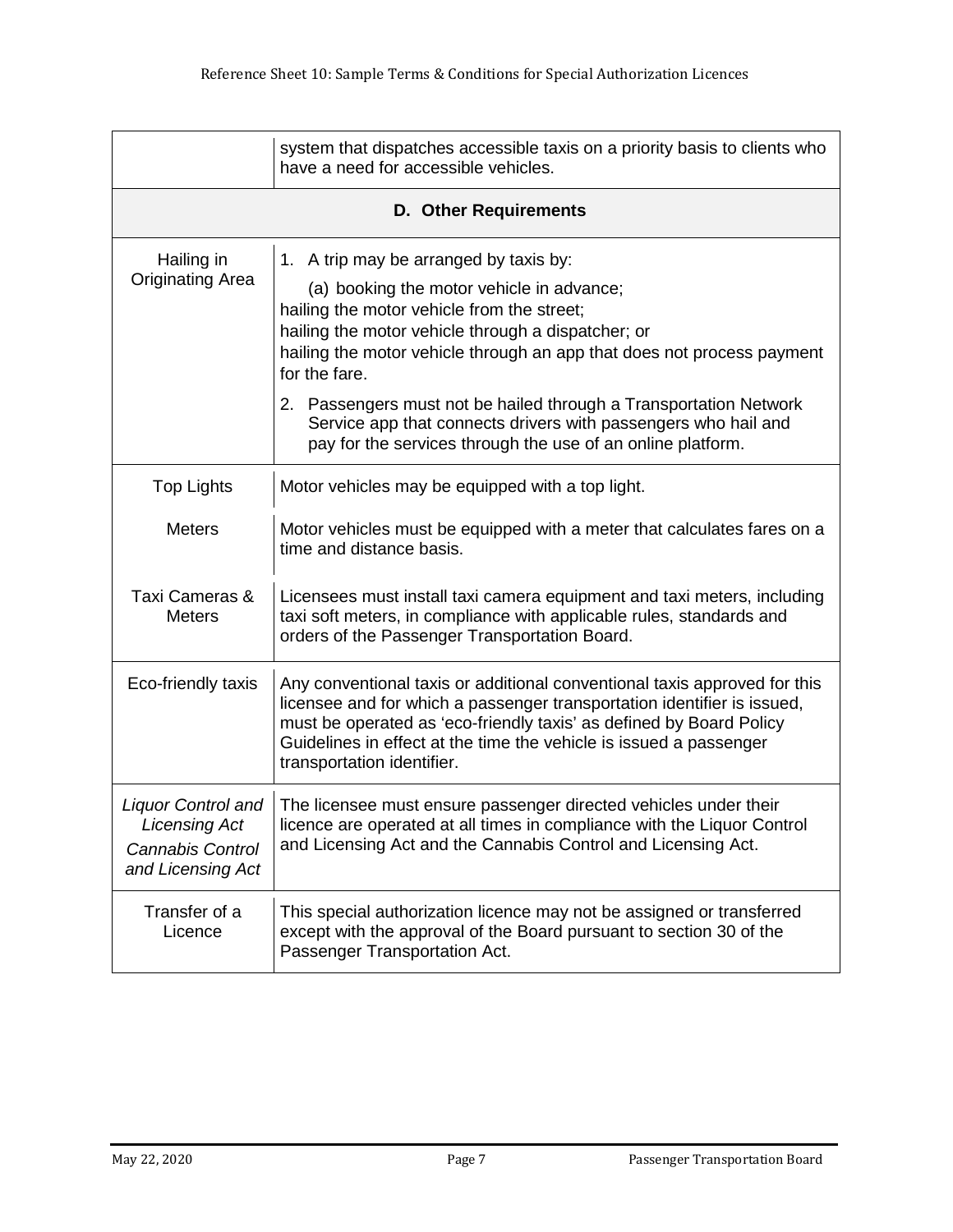*Figure 2: Other Samples of PDVA Terms & Conditions of Licence for a Taxi Service*

| Minimum<br>Operating<br>Requirement<br>(Included in taxi<br>licences in Metro<br>Vancouver or<br>Greater Victoria)                                                     | Licensees must ensure that accessible taxi service is available to<br>passengers throughout the day in a reasonable manner and that<br>accessible taxi availability is at a minimum proportionate to conventional<br>taxi availability.                                                                                                                                                                                                                                                                                                                                                                                                                                                                                                                                                                                                                                                                                         |
|------------------------------------------------------------------------------------------------------------------------------------------------------------------------|---------------------------------------------------------------------------------------------------------------------------------------------------------------------------------------------------------------------------------------------------------------------------------------------------------------------------------------------------------------------------------------------------------------------------------------------------------------------------------------------------------------------------------------------------------------------------------------------------------------------------------------------------------------------------------------------------------------------------------------------------------------------------------------------------------------------------------------------------------------------------------------------------------------------------------|
| <b>Reverse Trips</b>                                                                                                                                                   | Transportation of passengers may only originate in the destination area if<br>the transportation terminates in the originating area.                                                                                                                                                                                                                                                                                                                                                                                                                                                                                                                                                                                                                                                                                                                                                                                            |
| <b>Service Limitation</b>                                                                                                                                              | Service may only be provided to persons employed or engaged by ABC<br>Company and only when the licensee has a written transportation<br>service agreement with ABC Company or its broker or agent to provide<br>ongoing crew transportation.<br>Note: With this crew transportation service limitation in a PDVA<br>licence, rates are not approved by the Board.                                                                                                                                                                                                                                                                                                                                                                                                                                                                                                                                                              |
| Taxi Bill of Rights<br>(Included in Metro<br>Vancouver taxi<br>licences)                                                                                               | 1. A licensee must have displayed in the taxi a printed decal with a<br>Taxi Bill of Rights that meets requirement (2) below unless the trip<br>is hailed using a mobile app that displays a digital text version of<br>the Taxi Bill of Rights that meets requirement (3).<br>A licensee may only display a decal with a printed Taxi Bill of Rights<br>2.<br>that is:<br>a. a current version and issued by the Ministry of<br>Transportation and Infrastructure;<br>b. affixed to an interior rear-seat, side window of the taxi; and<br>displayed in an upright position with the complete text intact<br>C.<br>and visible to passengers.<br>3. A licensee may only display or broadcast a Taxi Bill of Rights<br>digitally through a mobile app that is:<br>a. a current digital file and issued by the Ministry of<br>Transportation and Infrastructure; and<br>b. easily accessible and clear any time the app is open. |
| Taxi Bill of Rights<br>(Included in licences<br>of taxi companies<br>outside Metro<br>Vancouver that<br>participate in a<br>voluntary taxi bill of<br>rights program). | A Taxi Bill of Rights may only be displayed in vehicles when the<br>licensee:<br>(a) has received written approval of the Board to operate a taxi bill of<br>rights program; and<br>(b) is in compliance with applicable Taxi Bill of Rights rules,<br>supplemental terms and conditions, standards and orders of the<br>Board.                                                                                                                                                                                                                                                                                                                                                                                                                                                                                                                                                                                                 |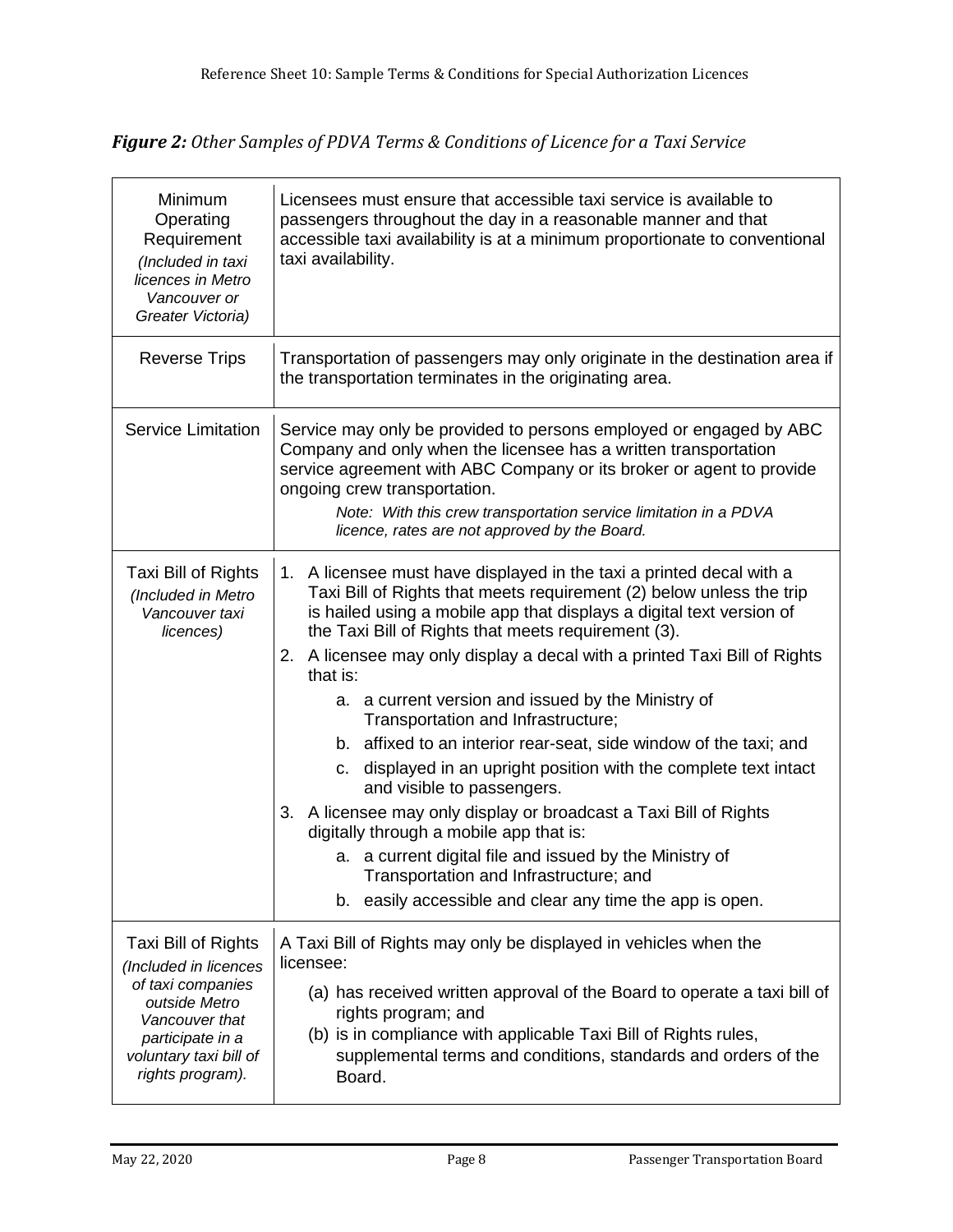| Taxi Identification<br>Code | Each vehicle operated by the licensee must have a unique Taxi<br>Identification Code (TIC) affixed to the inside and outside of vehicles in a<br>manner that complies with applicable rules, supplementary terms and<br>conditions, specifications and orders of the Board. |
|-----------------------------|-----------------------------------------------------------------------------------------------------------------------------------------------------------------------------------------------------------------------------------------------------------------------------|
|                             | Note: This term and condition is used in taxi licences in Metro<br>Vancouver, and outside Metro Vancouver when a licensee has vehicles<br>designated as single-shift paired vehicles.                                                                                       |

#### <span id="page-8-0"></span>*(c) Limousine or Small Shuttle Services[1](#page-8-1)*

*Figure 3: Sample PDVA Terms & Conditions of Licence for a Limousine Service*

| <b>Special Authorization</b><br><b>Passenger Directed Vehicles Authorization</b><br><b>Terms &amp; Conditions</b> |                                                                                                                                                                                                                                                                                                 |  |
|-------------------------------------------------------------------------------------------------------------------|-------------------------------------------------------------------------------------------------------------------------------------------------------------------------------------------------------------------------------------------------------------------------------------------------|--|
| <b>Definitions</b>                                                                                                | "Board" means the Passenger Transportation Board<br>"Registrar" means the Registrar, Passenger Transportation                                                                                                                                                                                   |  |
| A. Legislative Requirements                                                                                       |                                                                                                                                                                                                                                                                                                 |  |
| Vehicle Identifiers                                                                                               | Each motor vehicle operated under this authorization must display, at the<br>times and in the form and manner required by the Registrar, a vehicle<br>identifier that is:<br>(a) issued to the licensee by the Registrar; or<br>(b) authorized by the Registrar to be issued by the licensee.   |  |
| Data Requirements                                                                                                 | The licensee must provide to the Registrar any information, including<br>personal information, and data that the Registrar or Board may require,<br>and as may be set in any applicable supplemental terms and conditions<br>and orders of the Registrar or Board, within time periods that the |  |

i<br>I

<span id="page-8-1"></span> $1$  Limousine and shuttle services are most often distinguished in terms of rates. Limousines are usually approved for minimum and maximum hourly rates that are set in a Board rule. Shuttles often are approved for individual or group rates that are based on rates unique to the licensees. Some services, such as those for English Language Services, are excluded from the Board's maximum and minimum rates rule. Terms and conditions of licence are similar for these services.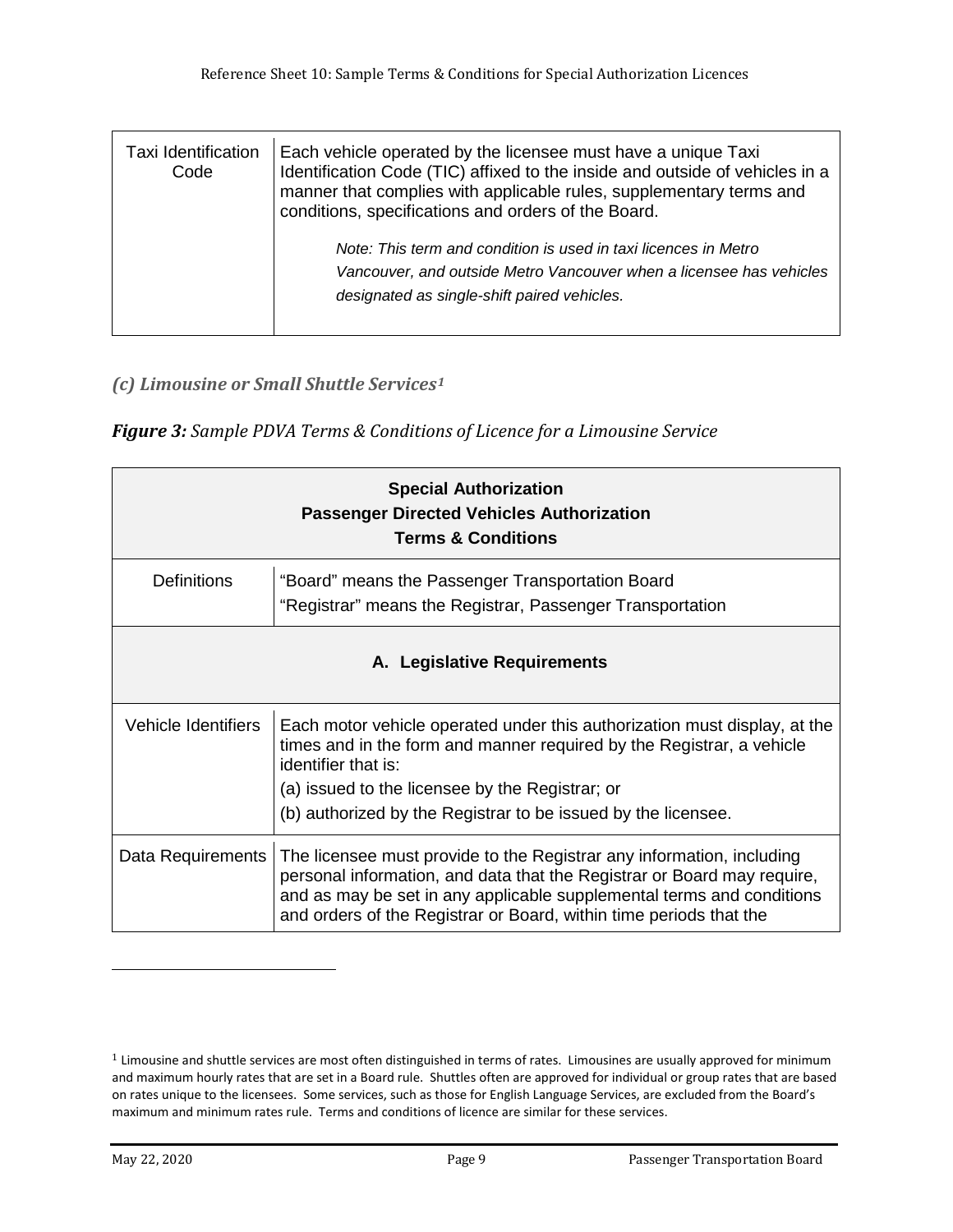|                                            | Registrar or Board may require, which may include, without limitation,<br>information and data set out in section 28(5)(a) to (c) of the Passenger<br>Transportation Act.                                                                                                                                     |  |  |
|--------------------------------------------|---------------------------------------------------------------------------------------------------------------------------------------------------------------------------------------------------------------------------------------------------------------------------------------------------------------|--|--|
|                                            | <b>B. Passenger Transportation Vehicles</b>                                                                                                                                                                                                                                                                   |  |  |
| <b>Maximum Fleet</b><br><b>Size</b>        | X vehicles of which Y may be sedan limousines and Z may be Perimeter<br>Seating Buses. (PSBs)                                                                                                                                                                                                                 |  |  |
| <b>Vehicle Capacity</b><br>$(LV)$ :        | A driver and not less than 6 and not more than 11 passengers.                                                                                                                                                                                                                                                 |  |  |
| <b>Vehicle Capacity</b><br>$(S)$ :         | Any vehicle that can accommodate a driver and not less than 3 and not<br>more than 5 passengers must be a sedan limousine.                                                                                                                                                                                    |  |  |
| <b>Vehicle Capacity</b><br>(PSB):          | A driver and 12 passengers or more                                                                                                                                                                                                                                                                            |  |  |
| <b>Specialty Vehicles</b>                  | Sedan vehicles may only be operated if the vehicles are sedan<br>limousines, including eco-friendly sedan limousines, as defined by Board<br>policies or rules in effect at the time a special authorization vehicle<br>identifier is issued by the Registrar of Passenger Transportation for the<br>vehicle. |  |  |
| <b>C. Originating Areas &amp; Services</b> |                                                                                                                                                                                                                                                                                                               |  |  |
| Service 1                                  | The following terms and conditions apply to Service 1:                                                                                                                                                                                                                                                        |  |  |
| <b>Originating Area</b>                    | Transportation of passengers may only originate from points in:<br>X                                                                                                                                                                                                                                          |  |  |
| <b>Destination Area</b>                    | Transportation of passengers may terminate at any point in British<br>Columbia.                                                                                                                                                                                                                               |  |  |
| <b>Return Trips</b>                        | The same passengers may only be returned from where their trip<br>terminates in the destination area to any point in the originating area if<br>the return trip is arranged by the time the originating trip terminates.                                                                                      |  |  |
| <b>Reverse Trips</b>                       | Transportation of passengers may only originate in the destination area if<br>the transportation terminates in the originating area and the cost of the                                                                                                                                                       |  |  |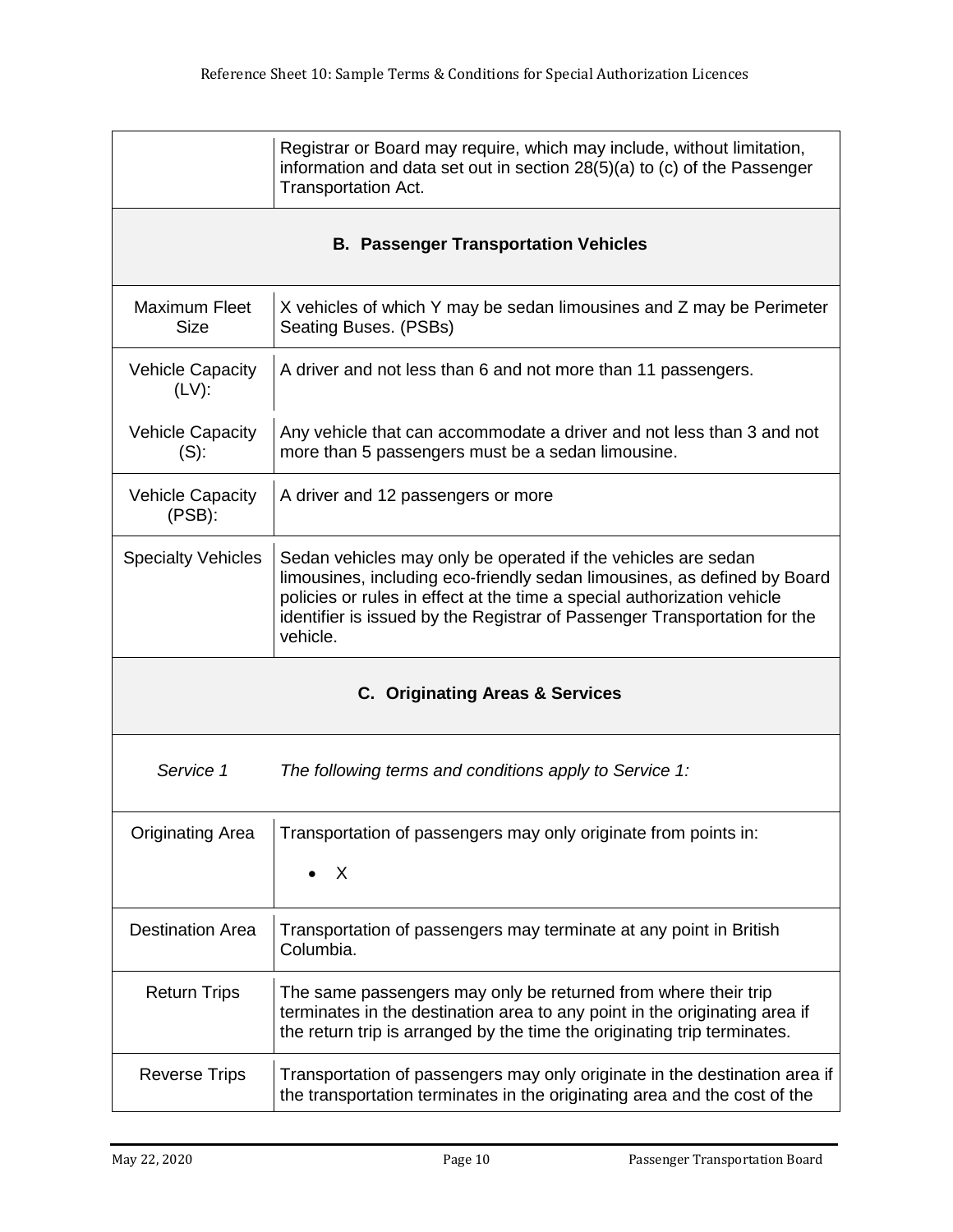|                                                                                                   | trip is billed to an active account held by the licence holder that was<br>established before the trip was arranged.                                                                                                                                                                                                                                                                                                                                                                                                                          |  |
|---------------------------------------------------------------------------------------------------|-----------------------------------------------------------------------------------------------------------------------------------------------------------------------------------------------------------------------------------------------------------------------------------------------------------------------------------------------------------------------------------------------------------------------------------------------------------------------------------------------------------------------------------------------|--|
| <b>D. Other Requirements</b>                                                                      |                                                                                                                                                                                                                                                                                                                                                                                                                                                                                                                                               |  |
| Hailing in<br><b>Originating Area</b>                                                             | 1. A trip may be arranged by:<br>(c) booking the motor vehicle in advance;<br>(d) hailing the motor vehicle through a dispatcher; or<br>(e) hailing the motor vehicle through an app that does not process<br>payment for the fare.<br>2. Passengers must not be hailed through a Transportation Network<br>Services app that connects drivers with passengers who hail and<br>pay for the services through the use of an online platform.<br>The licensee must not pick up a passenger who hails the motor<br>3.<br>vehicle from the street. |  |
| <b>Liquor Control and</b><br><b>Licensing Act</b><br><b>Cannabis Control</b><br>and Licensing Act | The licensee must ensure passenger directed vehicles under their<br>licence are operated at all times in compliance with the Liquor Control<br>and Licensing Act and the Cannabis Control and Licensing Act.                                                                                                                                                                                                                                                                                                                                  |  |
| Transfer of a<br>Licence                                                                          | This special authorization licence may not be assigned or transferred<br>except with the approval of the Board pursuant to section 30 of the<br>Passenger Transportation Act.                                                                                                                                                                                                                                                                                                                                                                 |  |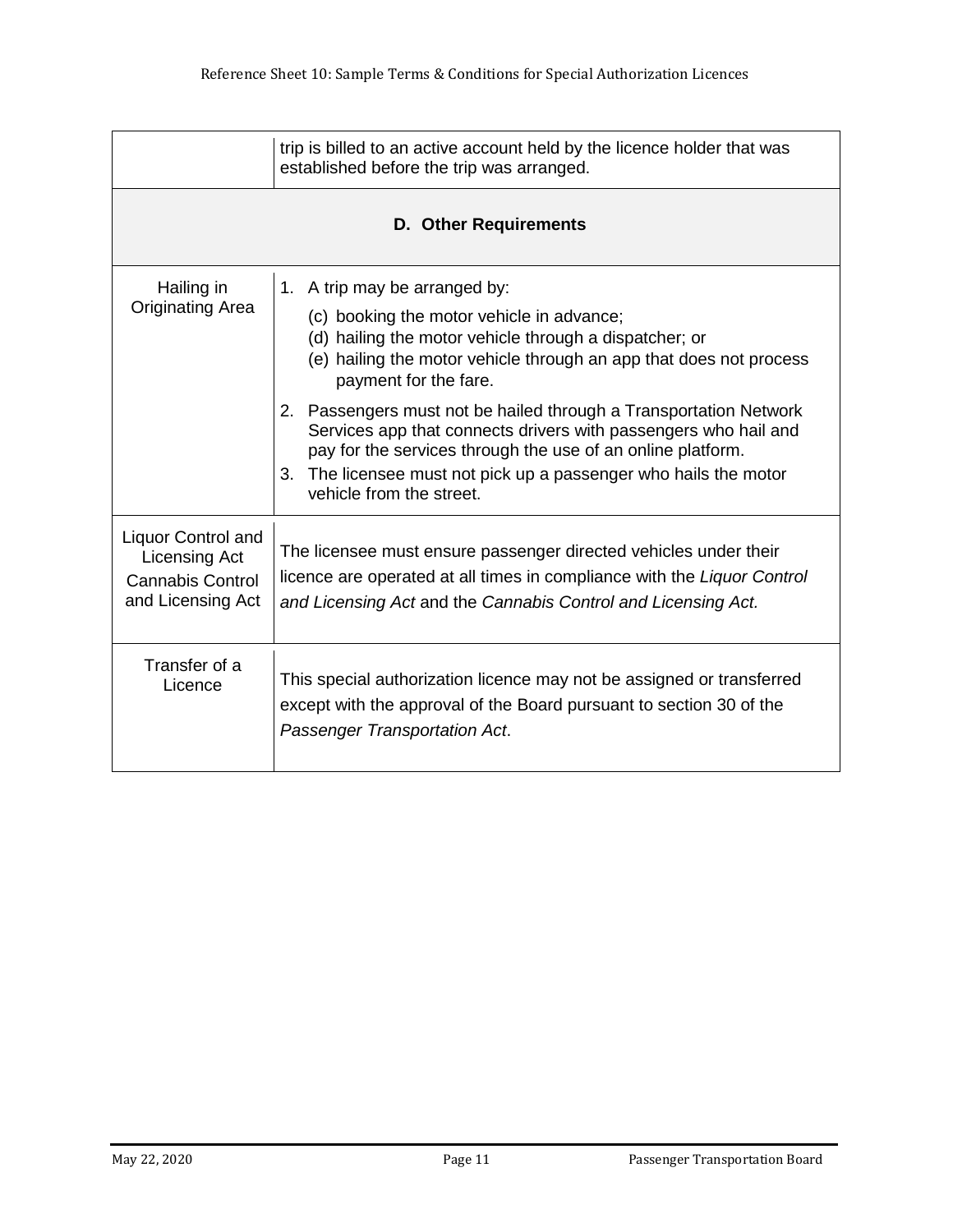#### *Figure 4: Other Sample PDVA Terms & Conditions of Licence for a Limousine Service*

The terms and conditions below are samples that are used in licences to provide limousine or small shuttle passenger transportation services.

| <b>Reverse Trips</b><br>(This is referred to<br>as "unlimited<br>reverse trips") | Transportation of passengers may only originate in the <i>destination area</i> if<br>the transportation terminates in the originating area.                                                                                                                                                                                                                                                                                                                                                                                                                                                                                                                                                                                                                                                                                                                                                                                                                                                                                                                                           |
|----------------------------------------------------------------------------------|---------------------------------------------------------------------------------------------------------------------------------------------------------------------------------------------------------------------------------------------------------------------------------------------------------------------------------------------------------------------------------------------------------------------------------------------------------------------------------------------------------------------------------------------------------------------------------------------------------------------------------------------------------------------------------------------------------------------------------------------------------------------------------------------------------------------------------------------------------------------------------------------------------------------------------------------------------------------------------------------------------------------------------------------------------------------------------------|
| <b>Service Limitations</b>                                                       | Service may only be provided to English as Second Language (ESL)<br>students and their companions when booked through an ESL school,<br>ESL company, or ESL homestay family.                                                                                                                                                                                                                                                                                                                                                                                                                                                                                                                                                                                                                                                                                                                                                                                                                                                                                                          |
| <b>Engaged Carrier</b><br>Authorization                                          | The holder of this licence may operate as a passenger directed vehicle<br>when engaged by another licensed operator in the following limited<br>circumstances:<br>1. The other licensed operator must have a special authorization to<br>operate a passenger directed vehicle under a licence issued<br>pursuant to the Passenger Transportation Act,<br>The holder of this licence must have signed written authorization<br>2.<br>from the other licensed operator specifying the terms by which the<br>licence holder is engaged including the time period for which the<br>written authorization is valid.<br>The holder of this licence must operate its vehicles in accordance<br>3.<br>with all the applicable terms and conditions and rates of the other<br>licensed operator's licence, and<br>The holder of this licence must carry in its vehicles a copy of the<br>4.<br>written authorization referred to in paragraph 2 and a copy of the<br>terms and conditions of the other licensed operator's licence when<br>operating under this engaged carrier authorization. |

Note: The above are samples of common terms and conditions in taxi, limousine and small shuttle licences. The Board may set unique terms and conditions on a specific licence depending on the circumstances of an application**.**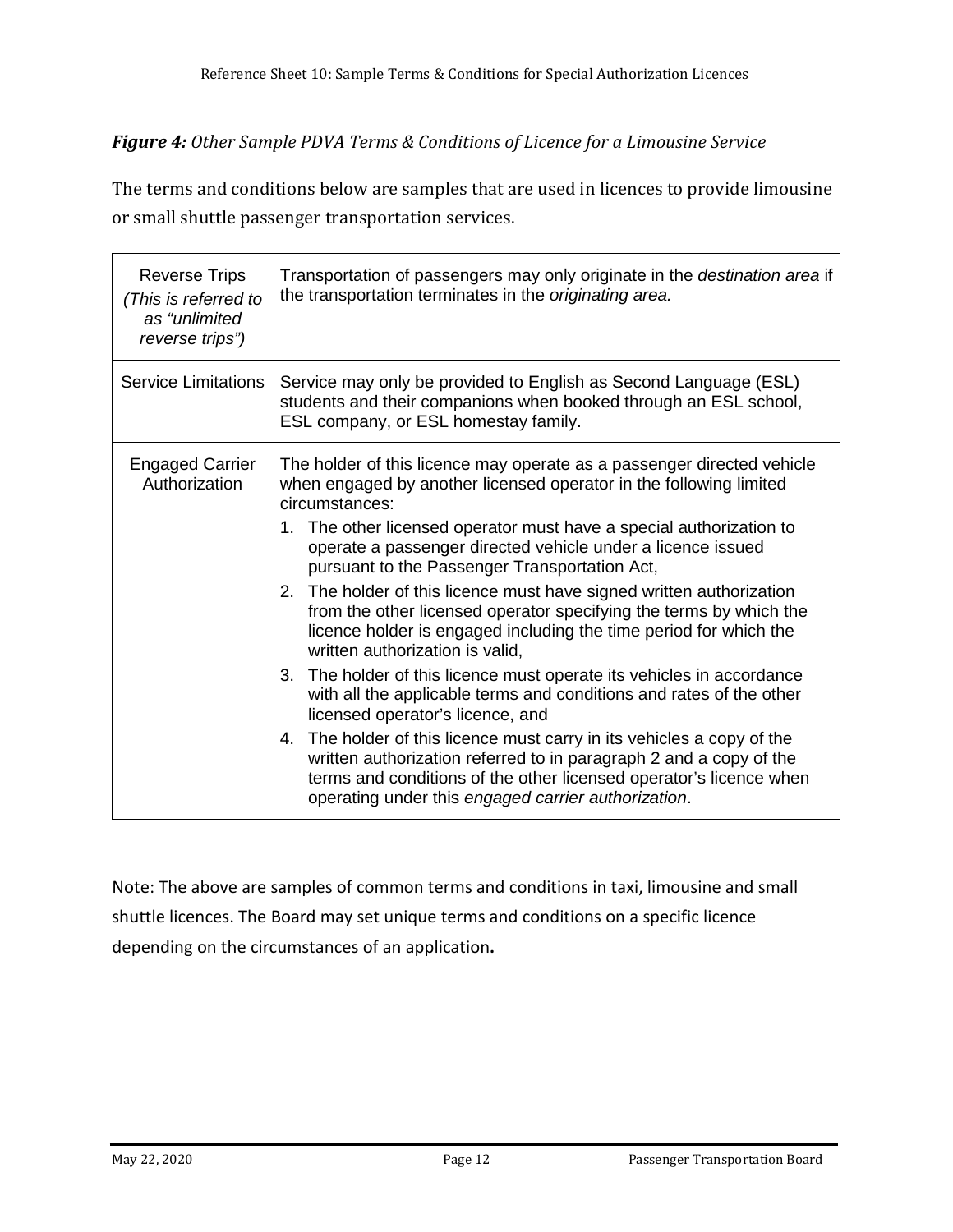#### <span id="page-12-0"></span>*(d)Other Licensing Requirements for PDVA Operators*

In addition to setting terms and conditions of licence specific to a licensee's services, commonly in Appendix 2 of an application decision, the Board usually sets other requirements in one or more other appendices. Common examples are provided below:

#### • **Appendix 1: Notices Respecting This Approval**

This appendix provides notice to approved applicants that (a) they cannot begin new or amended services until a licence is issued by the Registrar of Passenger Transportation; and (b) the special authorization approved for new licensees or the additional vehicles approved for existing licensees may expire if vehicles are not activated within specified timelines. Generally, the Board requires 50 % of vehicles approved to be activated within 6 months of the date of a decision. The Board may approve an extension to these timelines. If the Board approves a decision on the basis of "urgent public need", timelines may be shorter.

- **Appendix 3: [Supplementary Terms & Conditions r](https://www.ptboard.bc.ca/documents/t-and-c_pdva-apps.pdf)**especting Taxi & Other PDVA [Apps](https://www.ptboard.bc.ca/documents/t-and-c_pdva-apps.pdf) effective September 25, 2019, as amended from time to time, apply to vehicles with an app that is used for dispatch but not payment processing.
- **Appendix 4[:Data Requirements](https://www.ptboard.bc.ca/documents/Data_Requirements.pdf)** effective September 3, 2019, as amended from time to time, are applicable.

#### • **Appendix 5: Rates**

This appendix lists any rates approved by the Board. Rates are separate from terms and conditions of licence.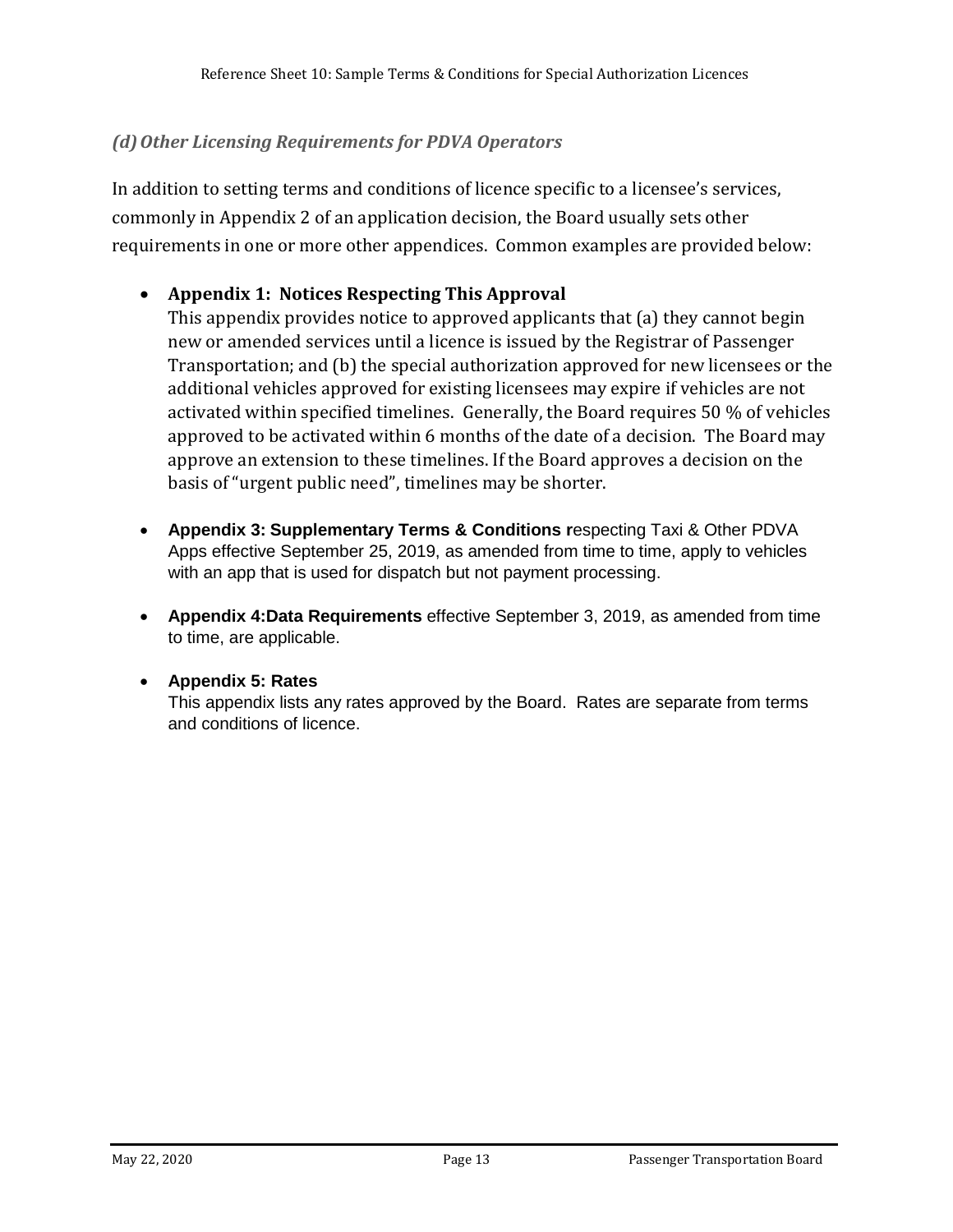## <span id="page-13-0"></span>**3. Transportation Network Services Authorizations (TNSAs)**

*Passenger directed vehicles* travel to or from locations determined by passengers or persons acting on behalf of the passengers. These vehicles have seats for up to 11 passengers and a driver, or more than 11 seats if the vehicle has perimeter seating.

Transportation network services (TNS) connect drivers of passenger directed vehicles with passengers who hail and pay for the services through the use of an online platform.

<span id="page-13-1"></span>*(a)Types of terms and conditions in special authorization licences with a TNSA*

### **(a) Legislative requirements**

The Passenger Transportation Act requires the PT Board to include specific terms and conditions in all licences with a TNSA. These relate to the display of vehicle identifiers, the provision of data to the Registrar of Passenger Transportation or the Passenger Transportation Board and the hailing of motor vehicles through a TNS.

#### **(b)Passenger Transportation Vehicles**

Licences with a TNSA will include a term and condition relating to accessible vehicles and apps.

### **(c) Originating Areas and Other Requirements**

Licences with a TNSA will specify originating areas by regions established by the PT Board. Some licences, such as those where vehicles are operating in Region 1, may have geo-fencing requirements. Licences with a TNSA will also have terms and conditions regarding destination areas, fleet size and driver earnings. All licences will require licensees to ensure that vehicles are operated in compliance with the Liquor Control and Licensing Act and the Cannabis Control and Licensing Act. All licences will have a term and condition relating to the transfer of licences.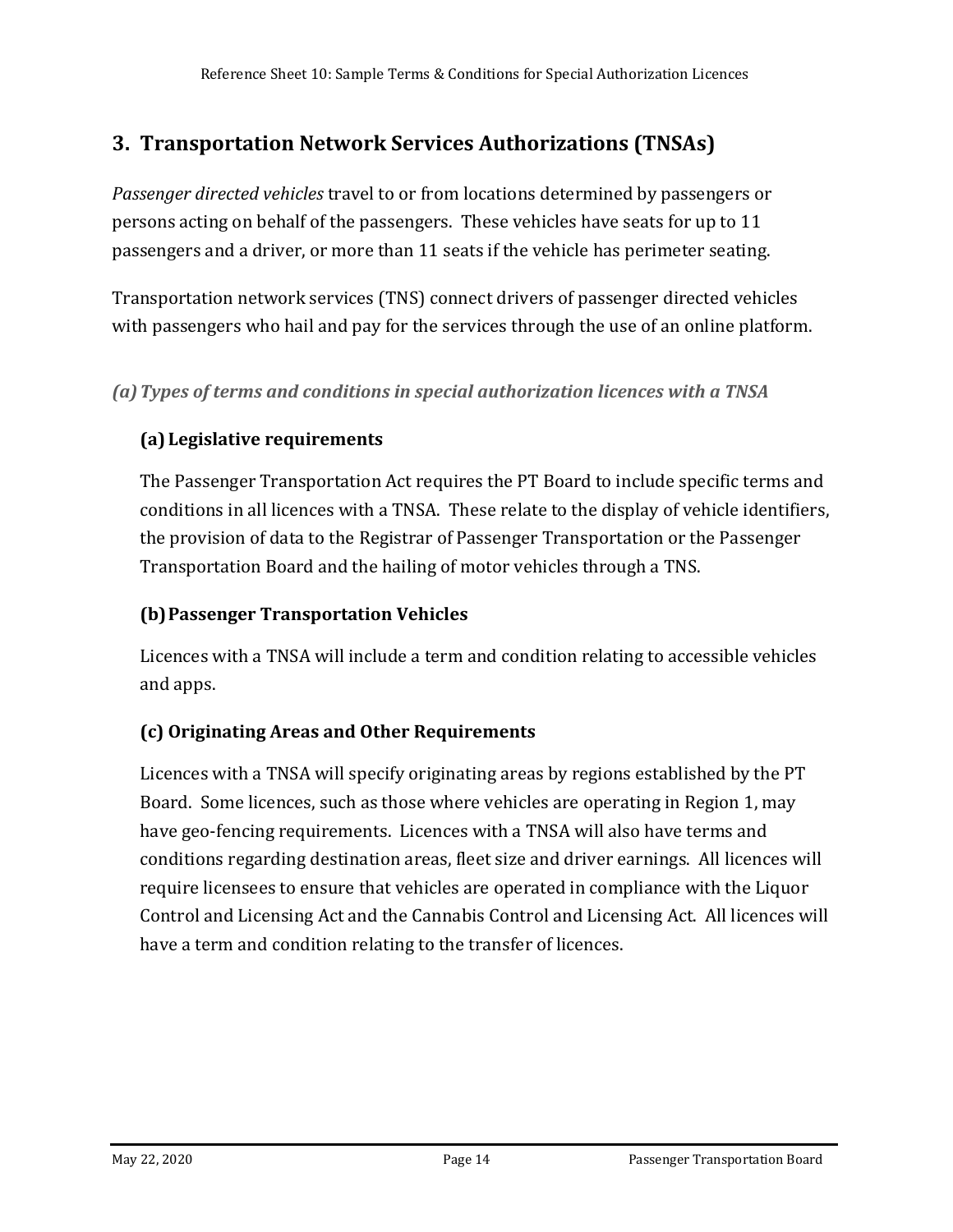#### <span id="page-14-0"></span>*(b)TNS or "Ride-hail" Services*

#### *Figure 5: Sample PDVA Terms & Conditions of Licence with a TNSA*

| <b>Special Authorization</b><br><b>Transportation Network Services Authorization</b><br><b>Terms &amp; Conditions</b> |                                                                                                                                                                                                                                                                                                                                                                                                                                                                                |  |
|-----------------------------------------------------------------------------------------------------------------------|--------------------------------------------------------------------------------------------------------------------------------------------------------------------------------------------------------------------------------------------------------------------------------------------------------------------------------------------------------------------------------------------------------------------------------------------------------------------------------|--|
| <b>Definitions</b>                                                                                                    | "Board" means the Passenger Transportation Board<br>"Registrar" means the Registrar, Passenger Transportation                                                                                                                                                                                                                                                                                                                                                                  |  |
|                                                                                                                       | A. Legislative Requirements                                                                                                                                                                                                                                                                                                                                                                                                                                                    |  |
| <b>Vehicle Identifiers</b>                                                                                            | Each motor vehicle operated under this authorization must display, at the<br>times and in the form and manner required by the Registrar, a vehicle<br>identifier that is:<br>(a) issued to the licensee by the Registrar; or<br>(b) authorized by the Registrar to be issued by the licensee.                                                                                                                                                                                  |  |
| Data<br>Requirements                                                                                                  | The licensee must provide to the Registrar any information, including<br>personal information, and data that the Registrar or Board may require,<br>and as may be set in any applicable supplemental terms and conditions<br>and orders of the Registrar or Board, within time periods that the<br>Registrar or Board may require, which may include, without limitation,<br>information and data set out in section $28(5)(a)$ to (c) of the Passenger<br>Transportation Act. |  |
| Hailing                                                                                                               | Motor vehicles may be hailed under this authorization only through the<br>use of the transportation network services approved under this<br>authorization.                                                                                                                                                                                                                                                                                                                     |  |
| <b>B. Passenger Transportation Vehicles</b>                                                                           |                                                                                                                                                                                                                                                                                                                                                                                                                                                                                |  |
| Accessible<br>Passenger<br><b>Directed Vehicles</b>                                                                   | An Accessible Passenger Directed Vehicle must be operated in<br>accordance with the Motor Vehicle Act Regulations including Division 10<br>(motor carriers) and Division 44 (mobility aid accessible taxi standards),<br>as amended from time to time, and in accordance with any other<br>applicable equipment regulations and standards.                                                                                                                                     |  |
| Apps                                                                                                                  | Fares and payments must be calculated and paid for through the use of<br>an online platform that is in compliance with applicable supplemental<br>terms and conditions, policies, standards and orders of the Board.<br>Apps must also comply with supplemental terms and conditions policies,<br>standards or orders of the Board.                                                                                                                                            |  |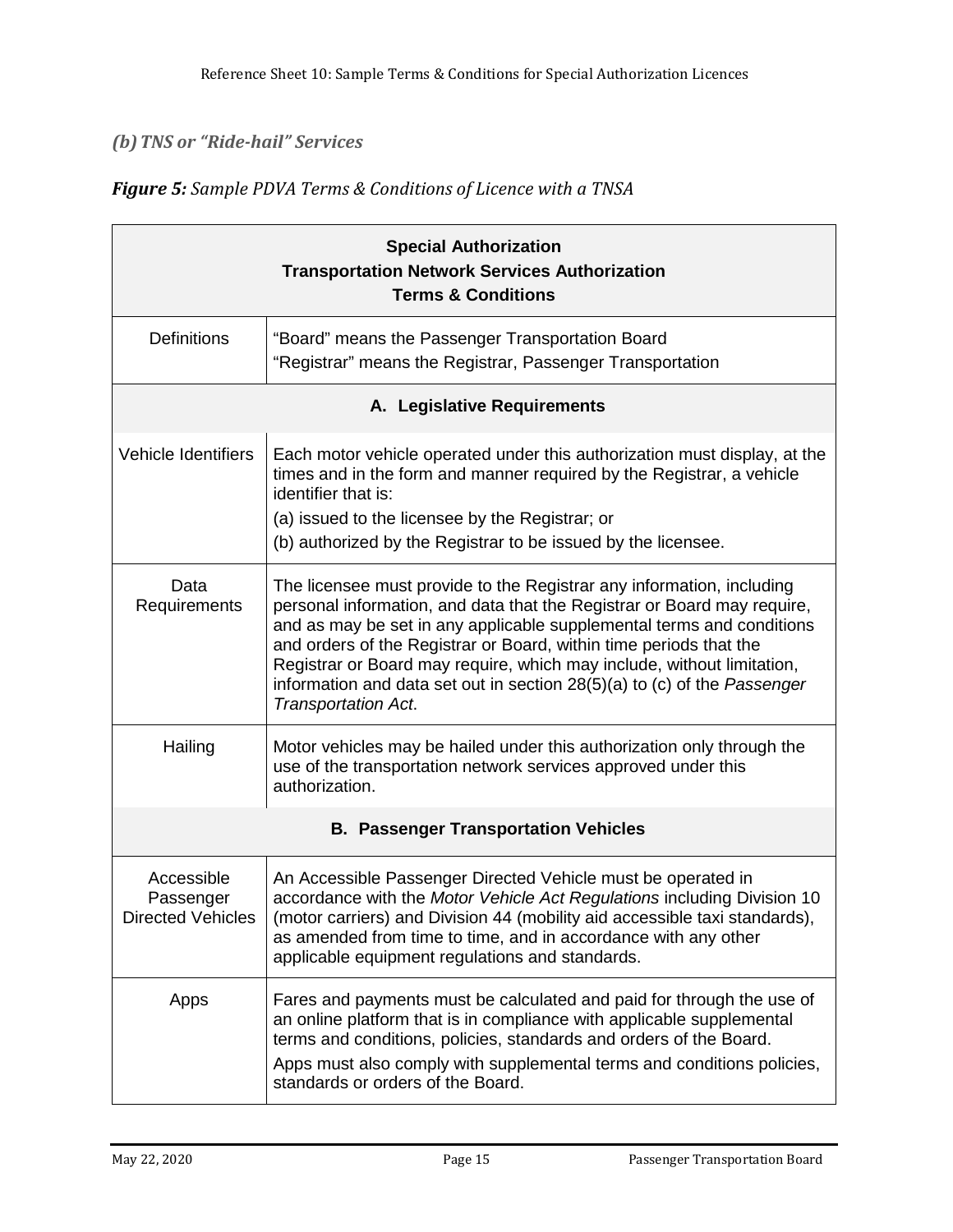| C. Originating Areas and Other Requirements                                                |                                                                                                                                                                                                                     |  |
|--------------------------------------------------------------------------------------------|---------------------------------------------------------------------------------------------------------------------------------------------------------------------------------------------------------------------|--|
| <b>Originating Area</b><br>Requested                                                       | Transportation of passengers may originate from the following Originating<br>Area:<br>Region X<br>$\circ$                                                                                                           |  |
| <b>Destination Area</b>                                                                    | Transportation of passengers may terminate at any point in British                                                                                                                                                  |  |
| Requested                                                                                  | Columbia.                                                                                                                                                                                                           |  |
| <b>Fleet Size</b>                                                                          | It is anticipated that there will be no initial limits on TNS fleet size at this<br>time. The Board will monitor TNS performance data and other relevant<br>data and may review fleet sizes when data is available. |  |
| <b>Driver Earnings</b>                                                                     | Individual driver earnings and hours worked must be tracked, and this<br>data must be provided within the time frames set and in the manner<br>required by the Registrar or the Board.                              |  |
| Transfer of a<br>licence:                                                                  | This special authorization may not be assigned or transferred except with<br>the approval of the Board pursuant to section 30 of the Passenger<br><b>Transportation Act.</b>                                        |  |
| <b>D. Other Requirements</b>                                                               |                                                                                                                                                                                                                     |  |
| <b>Fleet Size</b>                                                                          | It is anticipated that there will be no initial limits on TNS fleet size at this<br>time. The Board will monitor TNS performance data and other relevant<br>data and may review fleet sizes when data is available. |  |
| <b>Driver Earnings</b>                                                                     | Individual driver earnings and hours worked must be tracked, and this<br>data must be provided within the time frames set and in the manner<br>required by the Registrar or the Board.                              |  |
| Transfer of a<br>licence:                                                                  | This special authorization may not be assigned or transferred except with<br>the approval of the Board pursuant to section 30 of the Passenger<br><b>Transportation Act.</b>                                        |  |
| <b>Liquor Control</b><br>and Licensing Act<br><b>Cannabis Control</b><br>and Licensing Act | The licensee must at all times ensure passenger directed vehicles under<br>their licence are operated in compliance with the Liquor Control and<br>Licensing Act and the Cannabis Control and Licensing Act.        |  |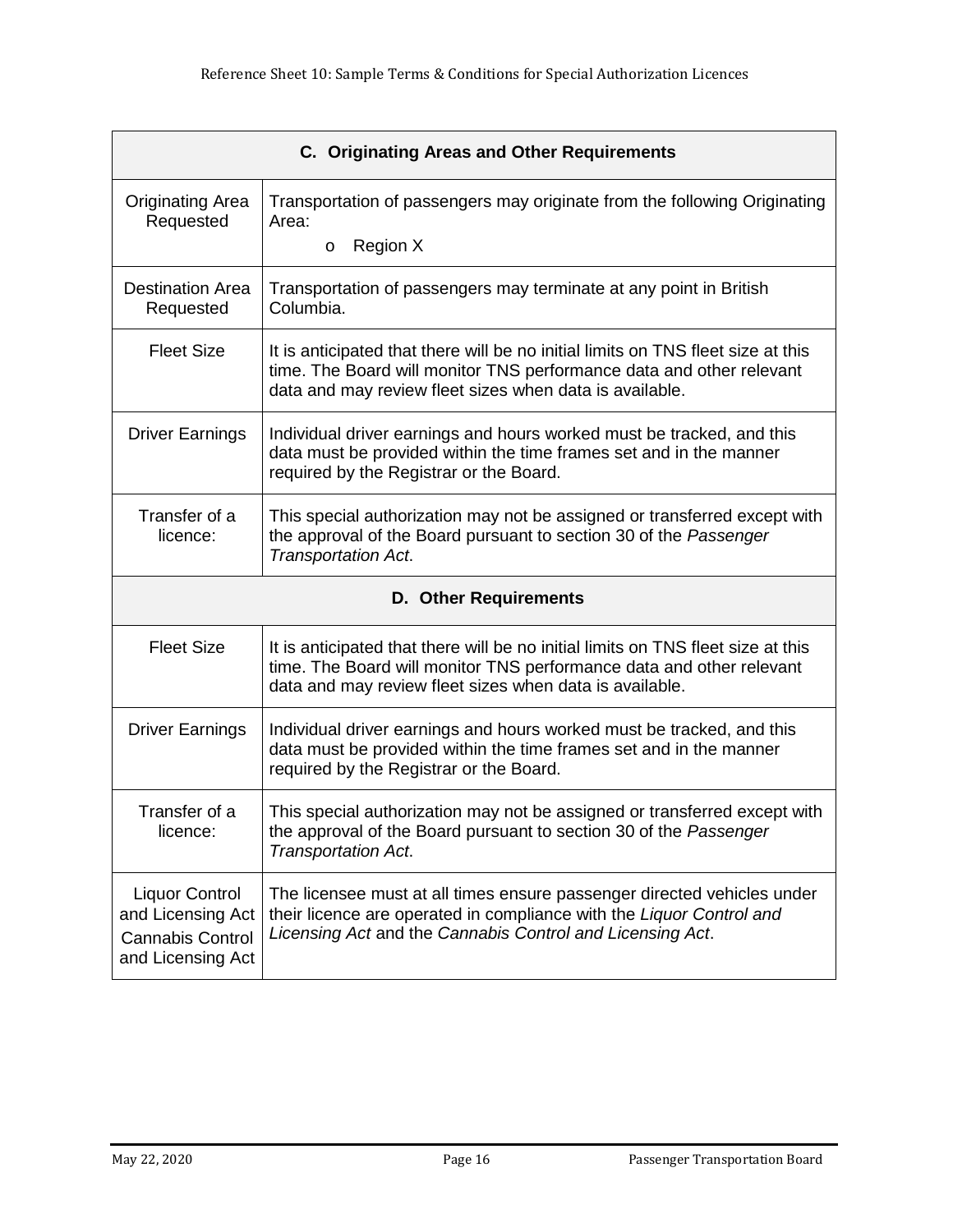*Figure 6: Sample TNSA Terms & Conditions of Licence for Originating & Destination Areas*

| <b>Originating Area</b><br>Requested | Transportation of passengers may originate from the following<br><b>Originating Area:</b>                                                                                 |  |  |
|--------------------------------------|---------------------------------------------------------------------------------------------------------------------------------------------------------------------------|--|--|
|                                      | Region 1 – Lower Mainland, Whistler<br>$\circ$                                                                                                                            |  |  |
|                                      | Region 2 – Capital Regional District (CRD)<br>O                                                                                                                           |  |  |
|                                      | Region 3 – Vancouver Island, excluding CRD<br>O                                                                                                                           |  |  |
|                                      | Region 4 – Okanagan – Kootenays – Cariboo<br>O                                                                                                                            |  |  |
|                                      | Region 5 – BC North Central and Other Regions of BC<br>$\circ$                                                                                                            |  |  |
|                                      |                                                                                                                                                                           |  |  |
| Destination Area<br>Requested        | Transportation of passengers may terminate at any point in British<br>Columbia and beyond the British Columbia border when engaged in an<br>extra-provincial undertaking. |  |  |

#### *Figure 7: Samples of Other TNSA Terms & Conditions of Licence for TNS ("ride-hail") Services*

| Geo-Fencing<br>(Applies to licensees<br>with authority to | TNSs operating in the City of Vancouver (in Region 1 above) must geo-<br>fence off the areas listed below in (a) to (c) on cruise ship days to prevent<br>drivers from picking up passengers: |
|-----------------------------------------------------------|-----------------------------------------------------------------------------------------------------------------------------------------------------------------------------------------------|
| operate in Region 1)                                      | (a) Canada Place Way between Howe Street and Burrard Street;                                                                                                                                  |
|                                                           | (b) Howe Street between Canada Place Way and Cordova Street; and                                                                                                                              |
|                                                           | (c) Burrard Street between Canada Place Way and Cordova Street.                                                                                                                               |
|                                                           | The Board will post a link to the city's cruise ship schedule, when<br>available, in March or April of any year.                                                                              |

*Note: The above are samples of common terms and conditions in TNS licences. The Board may set unique terms and conditions on a specific licence depending on the circumstances of an application.* 

### <span id="page-16-0"></span>*(c) Other Licensing Requirements for TNSA Operators*

TNSA terms and conditions set out above are commonly set out in Appendix 1 of Board decisions approving a transportation network services authorization. Other requirements are usually set out in subsequent appendices. Examples are provided below, labelled here as Appendices 2 through 4.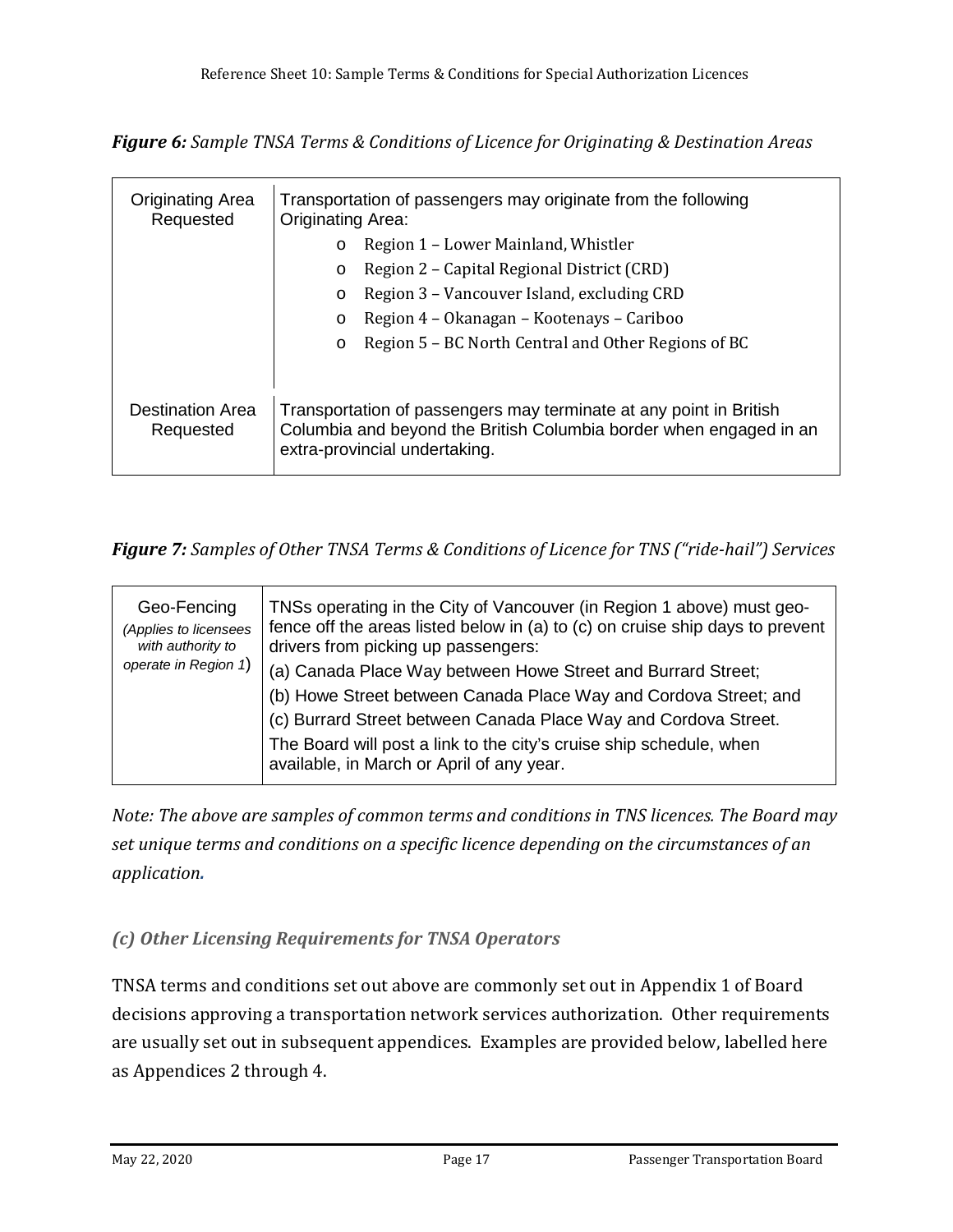## **Appendix 2**

### **Minimum Rates**

The minimum rates and rules below apply to each ride provided.

|    |                             |                                  | <b>TNS Minimum</b>        |
|----|-----------------------------|----------------------------------|---------------------------|
|    | <b>TNS Operating Region</b> | <b>Regional Districts</b>        | <b>Rates</b>              |
|    | 1. Lower Mainland, Whistler | <b>Metro Vancouver</b>           | \$3.35                    |
|    |                             | <b>Fraser Valley</b>             |                           |
|    |                             | Squamish-Lillooet                |                           |
| 2. | <b>Capital Region</b>       | <b>Capital Regional District</b> | \$3.40                    |
| 3. | Vancouver Island excluding  | Cowichan Valley                  | \$3.40                    |
|    | <b>CRD</b>                  | Nanaimo                          |                           |
|    |                             | <b>Comox Valley</b>              |                           |
|    |                             | Alberni-Clayoquot                |                           |
|    |                             | Strathcona                       |                           |
|    |                             | <b>Mount Waddington</b>          |                           |
|    |                             | Qathet (Powell River)            |                           |
| 4. | Okanagan-Kootenays-         | Okanagan-Similkameen             | \$3.50                    |
|    | Cariboo                     | Central Okanagan                 |                           |
|    |                             | North Okanagan                   |                           |
|    |                             | East Kootenay                    |                           |
|    |                             | <b>Kootenay Boundary</b>         |                           |
|    |                             | East Kootenay                    |                           |
|    |                             | Cariboo                          |                           |
|    |                             | Thompson-Nicola                  |                           |
|    |                             | Columbia Shuswap                 |                           |
| 5. | BC North Central & Other    | <b>Fraser-Fort George</b>        | <b>LICENSEE</b> must      |
|    | <b>BC</b> Regions           | Bulkley-Nechako                  | inform the Board of       |
|    |                             | Kitimat-Stikine                  | the Regional              |
|    |                             | Peace River                      | District(s) in Region $5$ |
|    |                             | Northern Rockies                 | it intends to operate     |
|    |                             | North Coast                      | in prior to operation.    |
|    |                             | <b>Central Coast</b>             | The Board will then       |
|    |                             | Sunshine Coast                   | set the minimum rate      |
|    |                             | <b>Islands Trust</b>             | for that operating        |
|    |                             |                                  | area.                     |

#### **Rules Applicable to TNS Minimum Rates**

• Minimum rates for TNSs are based on taxi flag rates in an operating region, as determined by the Board.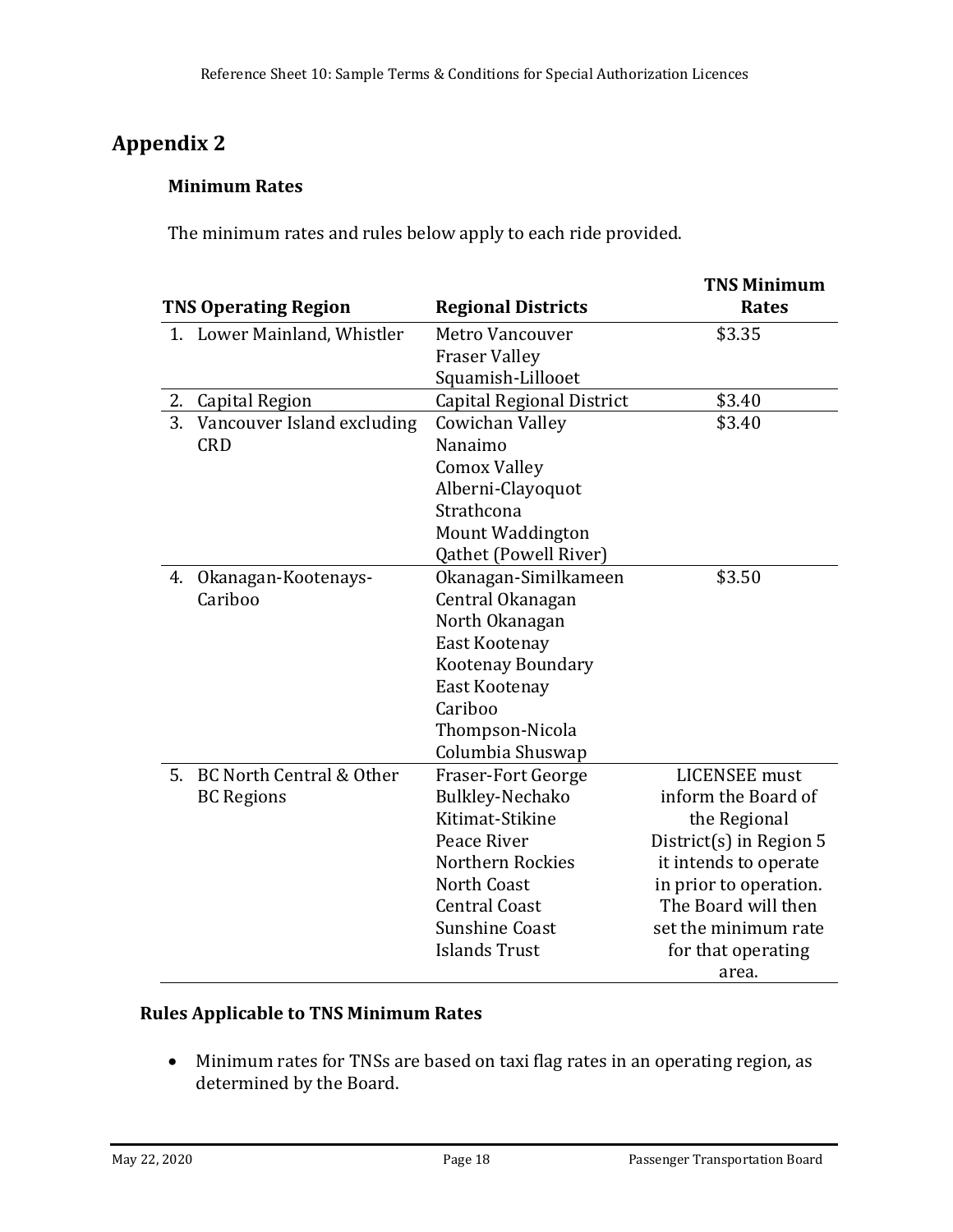- The use of coupons or discounts to lower rates below the minimum rate is prohibited.
- TNS minimum rates include GST

## **Appendix 3: Data Requirements**

[Data Requirements,](https://www.ptboard.bc.ca/documents/Data_Requirements.pdf) effective September 3, 2019, as amended from time to time, apply.

## **Appendix 4: Supplementary Terms & Conditions Respecting TNSA Apps**

[Supplementary Terms & Conditions Respecting TNSA Apps,](https://www.ptboard.bc.ca/documents/TNSA-Apps-T&Cs.pdf) effective September 16, 2019, as amended from time to time, apply.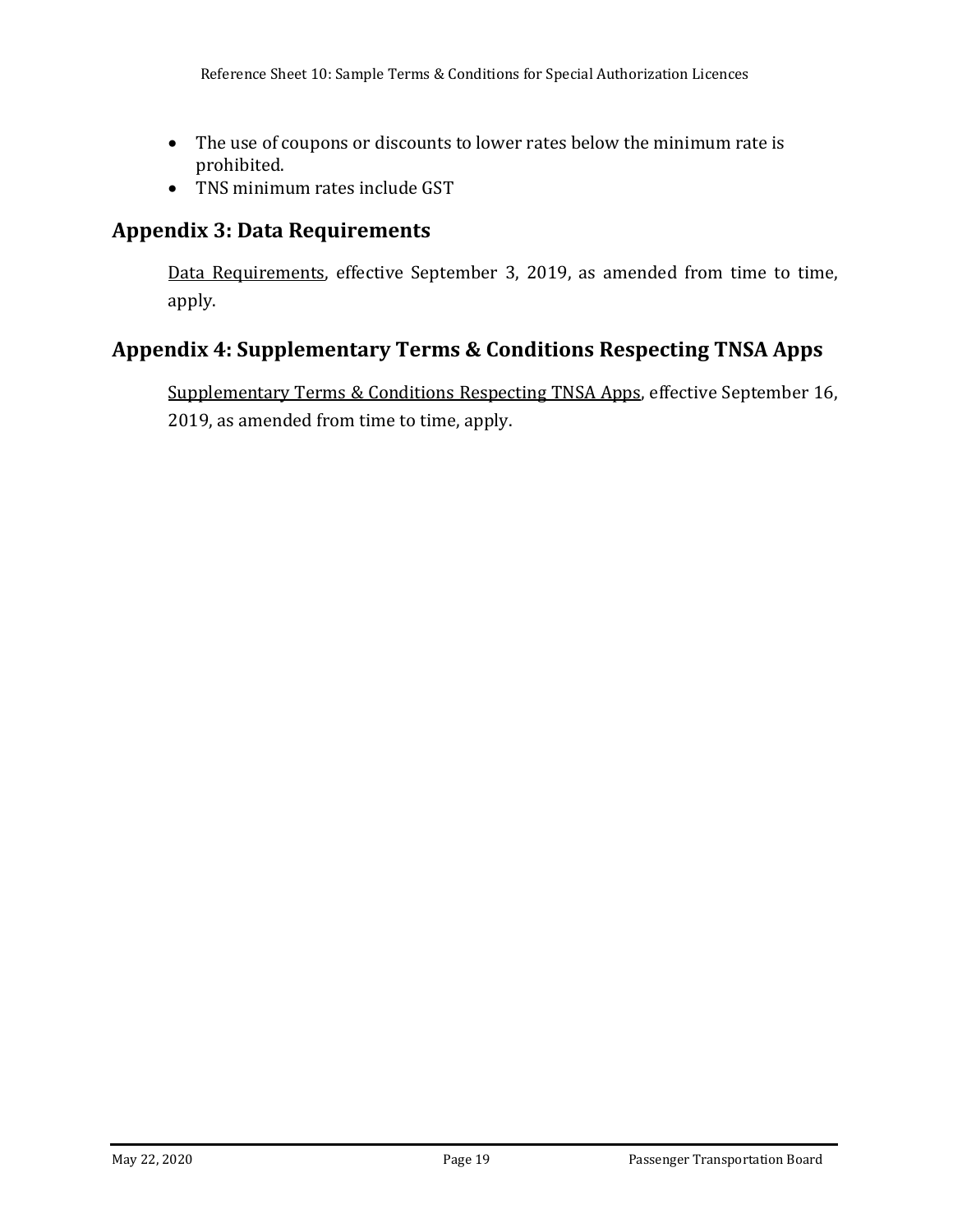## <span id="page-19-0"></span>**4. Inter-City Bus Authorizations (ICBAs)**

*Inter-city buses* operate between defined municipalities and another location outside the municipality, or between a location in a defined regional district and another location inside or outside the regional district. They operate:

- a. on a set time schedule;
- b. for individual fares;
- c. over a regular route; and,
- d. between fixed terminating points, picking up or dropping off passengers at intermediate points as necessary

<span id="page-19-1"></span>*(a)Types of terms and conditions in special authorization licences with an ICBA*

#### **(a) Legislative requirements**

The Passenger Transportation Act requires the PT Board to include a term and condition relating to the display of identifiers in all licences with an ICBA.

### **(b)Services**

Licences with an ICBA Twill include terms and conditions relating provision of services and publishing schedules as well as alternate routes, if applicable.

### **(c) Routes and other requirements**

Licences with an ICBA will list routes, including terminating points, route points and minimum frequencies. Some licences may include terms and conditions regarding service exceptions, such as reservations only, or engaged carrier authorization.

**Note**: The Passenger Transportation Regulation, amended in September 2019, includes transition sections that make the mandatory legislative sections of the Passenger Transportation Act apply to pre-existing licences that had a Special Authorization to operate Inter-City Buses at the time the amended act and regulations came into force (September 2019). Transition regulations expire in September 2022. Prior to that date,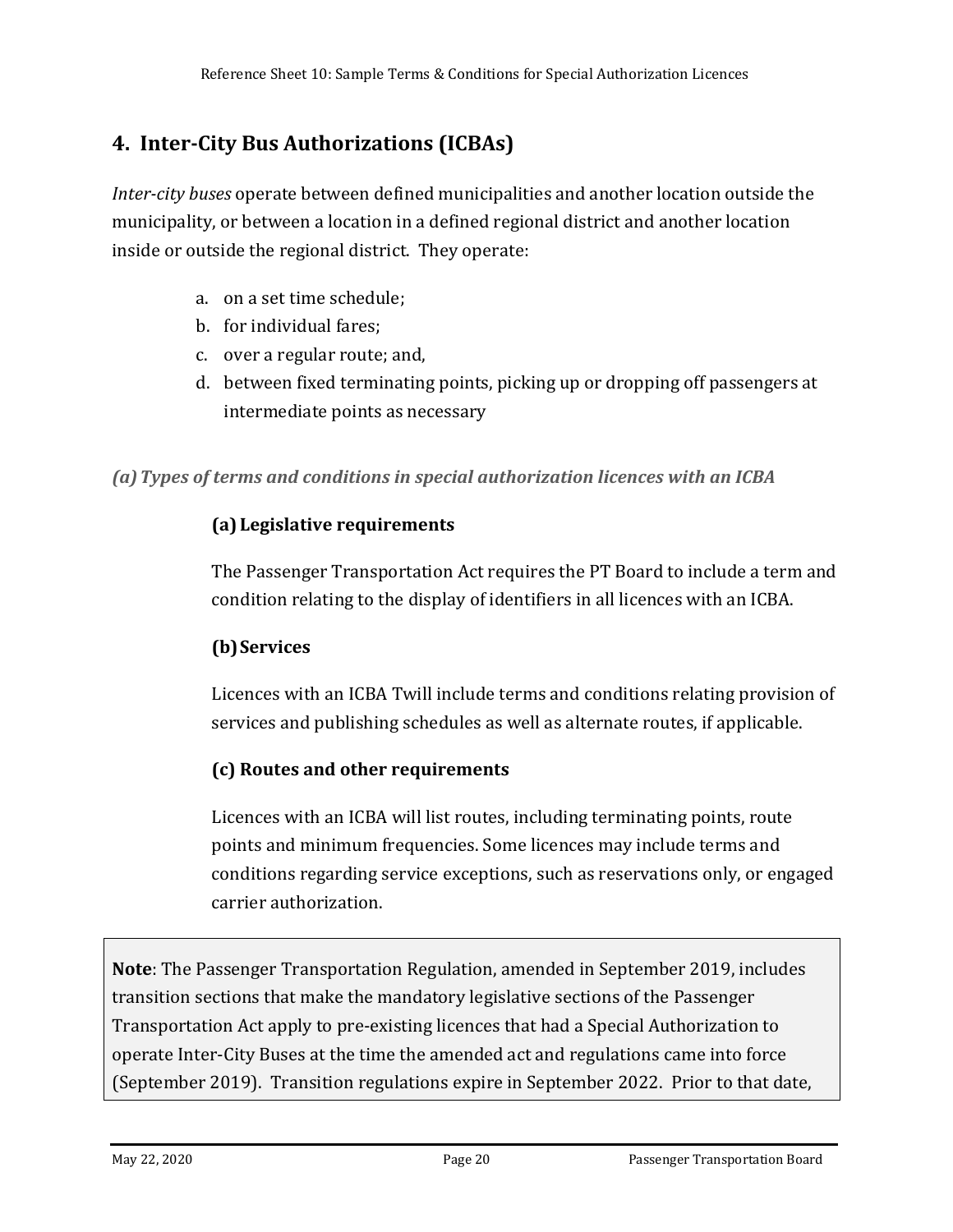the Passenger Transportation Board will engage in a process to amend pre-existing licences to incorporate the legislative requirements and other standard terms and conditions of licence.

Samples of terms and conditions that follow in this ICBA section apply to licences issued after September 16, 2019.

<span id="page-20-0"></span>*(a)Inter-City Buses* 

*Figure 8: Samples of terms and conditions for special authorization licences with an ICBA*

| <b>Special Authorization</b><br><b>Inter-City Bus Authorization</b><br><b>Terms &amp; Conditions</b> |                                                                                                                                                                                                                                                 |  |  |
|------------------------------------------------------------------------------------------------------|-------------------------------------------------------------------------------------------------------------------------------------------------------------------------------------------------------------------------------------------------|--|--|
| <b>Definitions</b>                                                                                   | "Board" means the Passenger Transportation Board<br>"Registrar" means the Registrar, Passenger Transportation                                                                                                                                   |  |  |
| A. Legislative Requirements                                                                          |                                                                                                                                                                                                                                                 |  |  |
| Vehicle Identifiers                                                                                  | Each motor vehicle operated under this authorization must display, at the<br>times and in the form and manner required by the Registrar, a vehicle<br>identifier that is:                                                                       |  |  |
|                                                                                                      | (a) issued to the licensee by the Registrar; or                                                                                                                                                                                                 |  |  |
|                                                                                                      | (b) authorized by the Registrar to be issued by the licensee.                                                                                                                                                                                   |  |  |
|                                                                                                      | <b>B.</b> Services                                                                                                                                                                                                                              |  |  |
| <b>Services</b>                                                                                      | Transportation of passengers must be provided:<br>(a) on a scheduled basis; and<br>(b) in accordance with minimum frequencies and other terms and<br>conditions of licence that apply to the routes and route points.                           |  |  |
| <b>Schedules</b>                                                                                     | The licence holder must publish, in a manner accessible to the general<br>public, a schedule for each route with the time and location of each stop;<br>and must carry in each vehicle a copy of the schedule that the vehicle is<br>following. |  |  |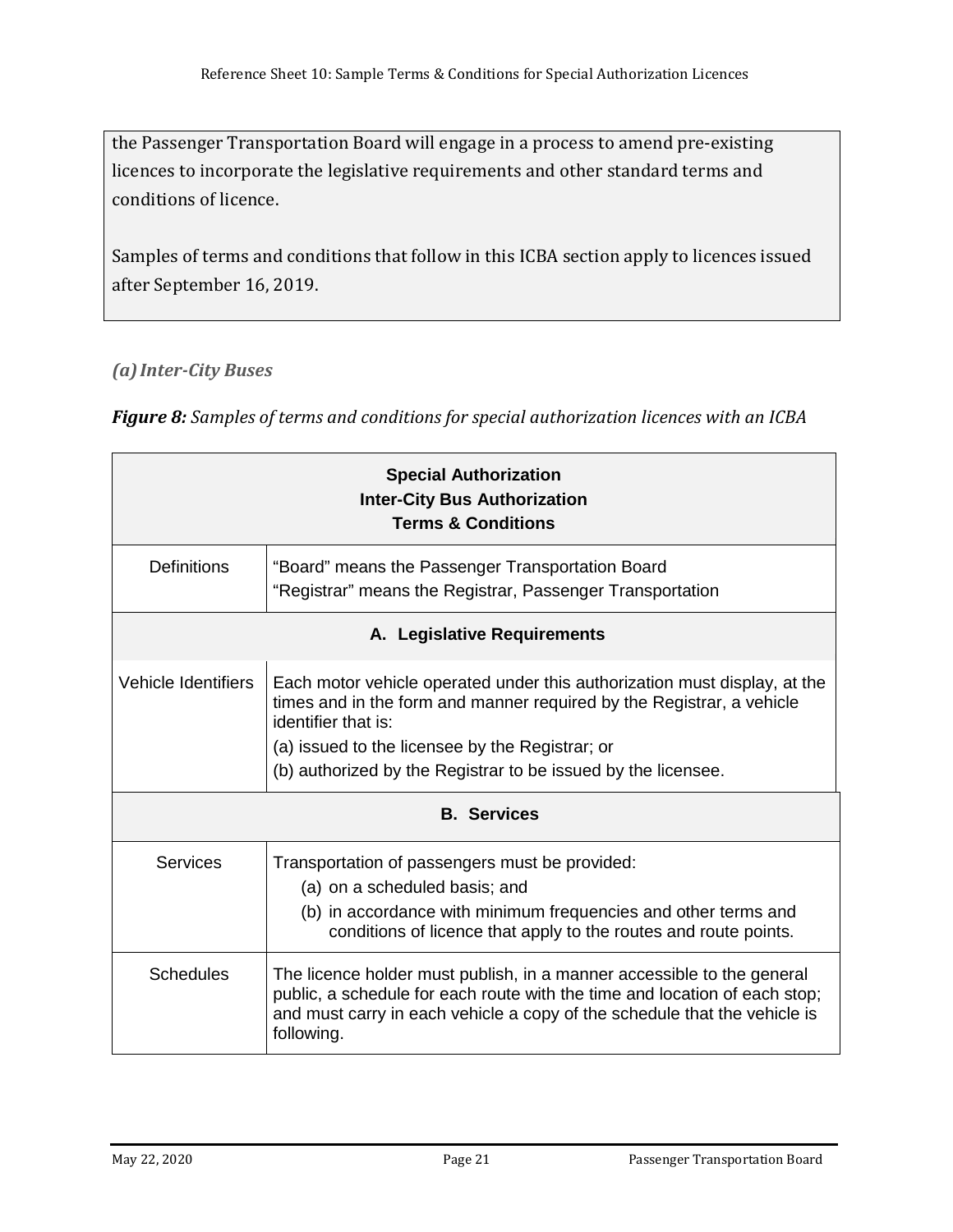| <b>Alternative Points</b>    | The licence holder may pick up or drop off passengers at any location,<br>municipality or unincorporated area that is between the terminating points<br>and along the highway corridors for the inter-city bus routes below.                                                                                                                                                                                                                                                                                                                                                                                                                                                                    |                                      |  |
|------------------------------|-------------------------------------------------------------------------------------------------------------------------------------------------------------------------------------------------------------------------------------------------------------------------------------------------------------------------------------------------------------------------------------------------------------------------------------------------------------------------------------------------------------------------------------------------------------------------------------------------------------------------------------------------------------------------------------------------|--------------------------------------|--|
| Route 1                      |                                                                                                                                                                                                                                                                                                                                                                                                                                                                                                                                                                                                                                                                                                 |                                      |  |
| <b>Terminating Point 1:</b>  |                                                                                                                                                                                                                                                                                                                                                                                                                                                                                                                                                                                                                                                                                                 | City of A                            |  |
| <b>Terminating Point 2:</b>  |                                                                                                                                                                                                                                                                                                                                                                                                                                                                                                                                                                                                                                                                                                 | City of Z                            |  |
| Corridors:                   |                                                                                                                                                                                                                                                                                                                                                                                                                                                                                                                                                                                                                                                                                                 | Highway X: A - B<br>Highway Y: B - C |  |
| <b>Route Points</b>          |                                                                                                                                                                                                                                                                                                                                                                                                                                                                                                                                                                                                                                                                                                 | Minimum Frequencies                  |  |
| City of A                    |                                                                                                                                                                                                                                                                                                                                                                                                                                                                                                                                                                                                                                                                                                 | 1 trip per day (each direction)      |  |
| City of B                    |                                                                                                                                                                                                                                                                                                                                                                                                                                                                                                                                                                                                                                                                                                 | 1 trip per day (each direction)      |  |
| Village of C                 |                                                                                                                                                                                                                                                                                                                                                                                                                                                                                                                                                                                                                                                                                                 | 1 trip per day (each direction)      |  |
| District of D                |                                                                                                                                                                                                                                                                                                                                                                                                                                                                                                                                                                                                                                                                                                 | 1 trip per day (each direction)      |  |
| City of Z                    |                                                                                                                                                                                                                                                                                                                                                                                                                                                                                                                                                                                                                                                                                                 | 1 trip per day (each direction)      |  |
| <b>C.</b> Other Requirements |                                                                                                                                                                                                                                                                                                                                                                                                                                                                                                                                                                                                                                                                                                 |                                      |  |
| <b>Service Exception</b>     | Routes may only be operated on a "pre-booked" or "reservation required"<br>basis if the route points are:<br>(a) designated as reservation required in the licence;<br>(b) identified as pre-booked or reservation required in all current;<br>published schedule information; and<br>(c) available at all times for pre-booking or reservation on the<br>licensee's website.<br>When these conditions are met and when no reservations have been<br>received for pick up or drop off at one or more points on the route by the<br>time service is scheduled to be provided, the licence holder has the<br>option of not providing service to those points that would otherwise be<br>required. |                                      |  |
| Transfer of a<br>licence:    | This special authorization may not be assigned or transferred except with<br>the approval of the Board pursuant to section 30 of the Passenger<br><b>Transportation Act.</b>                                                                                                                                                                                                                                                                                                                                                                                                                                                                                                                    |                                      |  |

Below, *Figure 8* sets out additional terms and conditions that may be on an inter-city bus licence.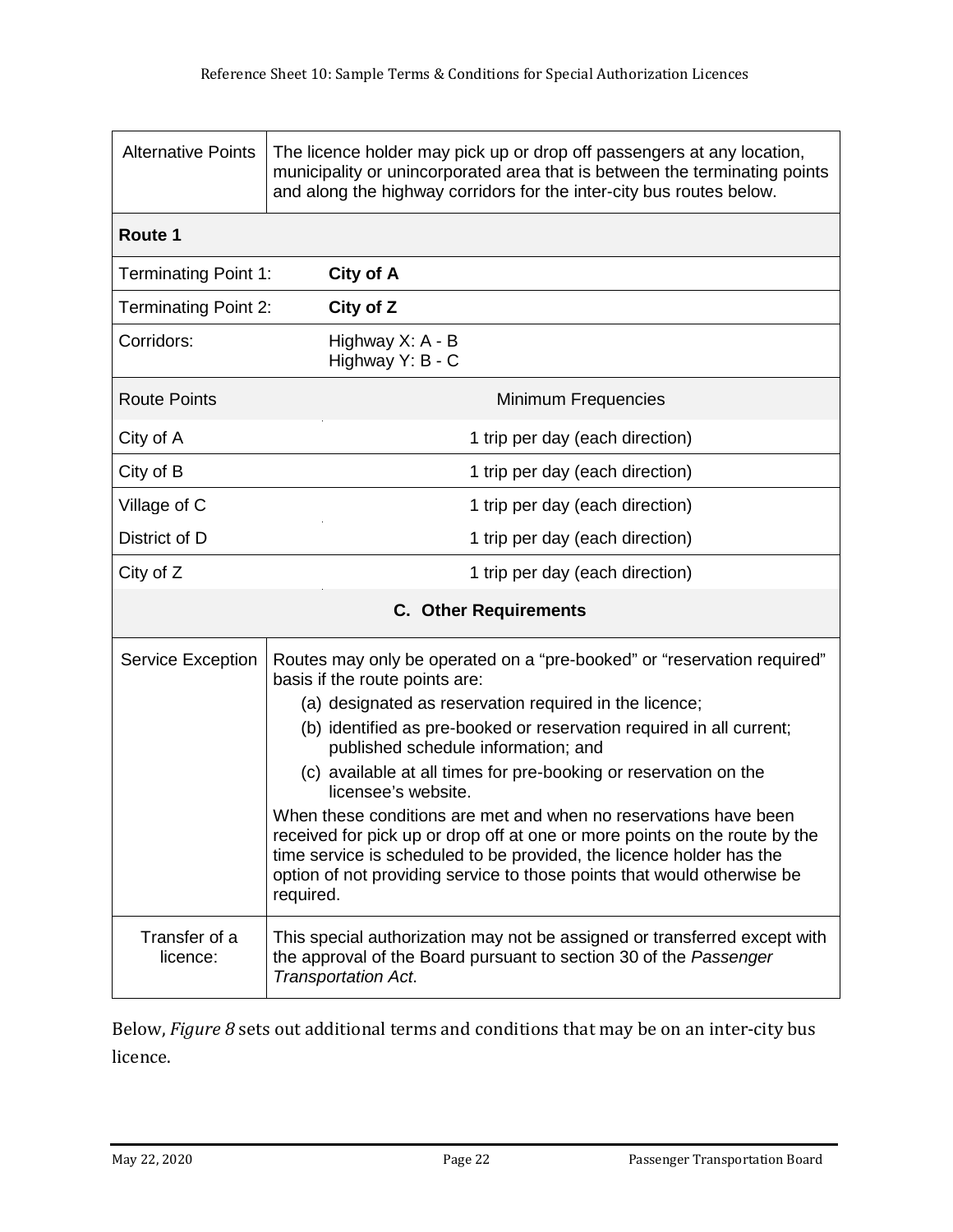*Figure 8: Samples of Other Terms & Conditions of Licence for ICBAs*

| Accessibility                           | Accessible inter-city bus services must be available to persons with<br>mobility aids within 72 hours of receiving a request for an accessible<br>inter-city bus.                                                                                                                                                                                                                                 |  |  |
|-----------------------------------------|---------------------------------------------------------------------------------------------------------------------------------------------------------------------------------------------------------------------------------------------------------------------------------------------------------------------------------------------------------------------------------------------------|--|--|
| <b>Engaged Carrier</b><br>Authorization | The holder of this licence may operate as an inter-city bus when<br>engaged by another licensed operator in the following limited<br>circumstances:<br>1. the other licensed operator must have a special authorization to<br>operate an inter-city bus under a licence issued pursuant to the<br>Passenger Transportation Act (British Columbia) or the Motor<br>Vehicle Transport Act (Canada); |  |  |
|                                         | 2. the holder of this licence must have signed written authorization<br>from the other licensed operator specifying the terms by which the<br>licence holder is engaged including the period for which the written<br>authorization is valid;                                                                                                                                                     |  |  |
|                                         | 3. the holder of this licence must operate its vehicles in accordance<br>with all the applicable terms and conditions of the other licensed<br>operator's licence; and                                                                                                                                                                                                                            |  |  |
|                                         | 4. the holder of this licence must carry in its vehicles a copy of the<br>written authorization referred to in paragraph (b) and a copy of the<br>terms and conditions of the other licensed operator's licence when<br>operating under this engaged carrier authorization.                                                                                                                       |  |  |
| <b>Seasonal Operation</b>               | Service must:                                                                                                                                                                                                                                                                                                                                                                                     |  |  |
|                                         | 1. start on a day in the month of $X$ ,<br>2. from the start date required under paragraph 1 above, continue to<br>operate according to the weekly minimum for this route until the<br>cessation date required under paragraph 3 (below),                                                                                                                                                         |  |  |
|                                         | 3. cease operation on a day in the month of Y, and                                                                                                                                                                                                                                                                                                                                                |  |  |
|                                         | 4. after the cessation date required under paragraph 3 (above), not<br>operate at any time before the start date required under paragraph<br>$1$ (above).                                                                                                                                                                                                                                         |  |  |
| <b>Express</b><br>Authorization         | Transportation of standees is authorized only when all of the following<br>conditions are met:                                                                                                                                                                                                                                                                                                    |  |  |
|                                         | 1. The licence holder has current and proper insurance coverage for<br>the transportation of standees,                                                                                                                                                                                                                                                                                            |  |  |
|                                         | Passengers are not permitted to stand for a period that is longer<br>2.<br>than 30 minutes or for a distance that exceeds 30 road kilometres,<br>and                                                                                                                                                                                                                                              |  |  |
|                                         | 3.<br>Freight and passenger baggage is not carried in the passenger<br>compartment when standees are being transported.                                                                                                                                                                                                                                                                           |  |  |